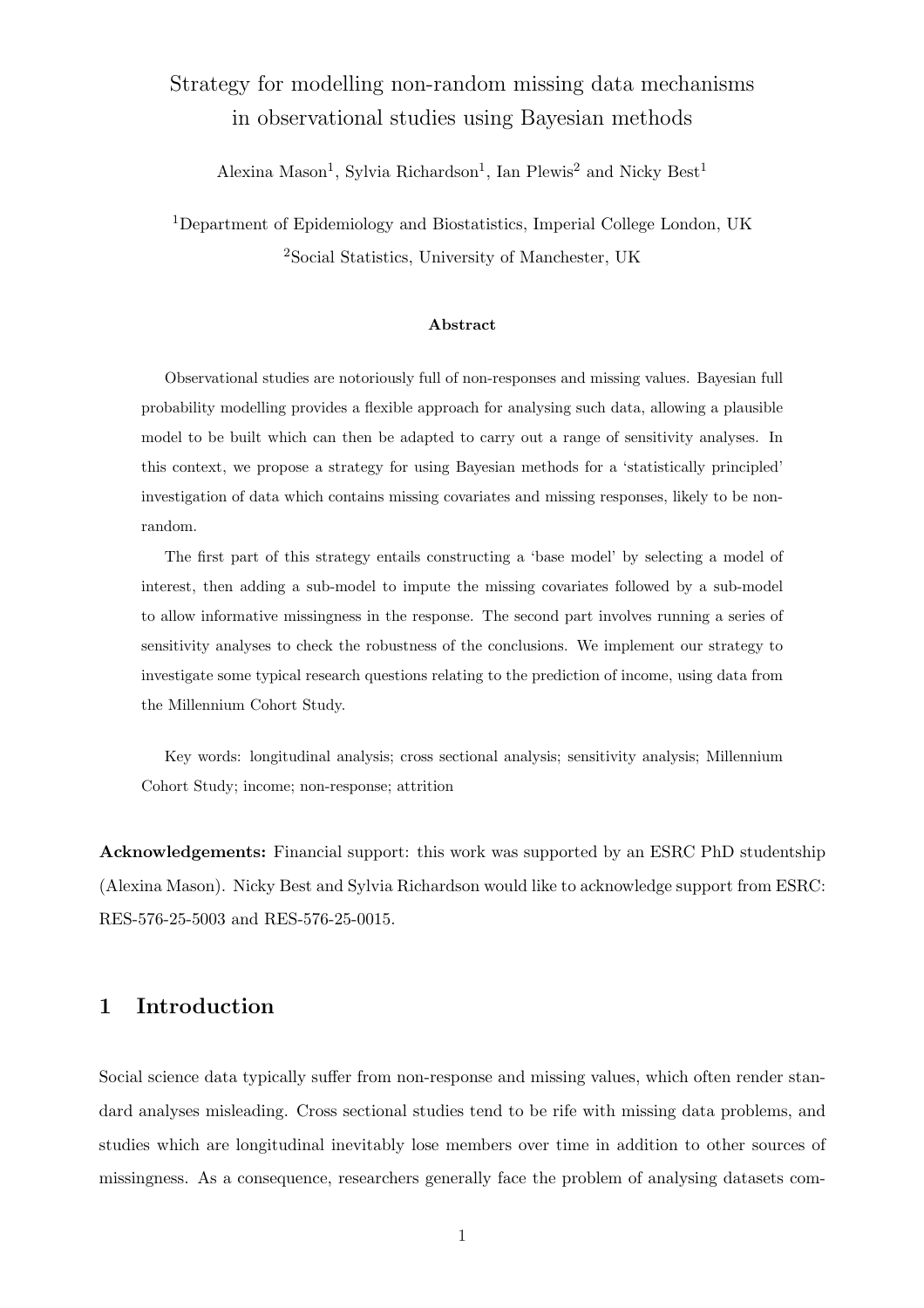plicated by missing covariates and missing responses. The appropriateness of a particular analytic approach is dependent on the mechanism that leads to the missing data, which cannot be determined from the data at hand. Given this uncertainty, researchers are forced to make assumptions about the missingness mechanism and are strongly recommended to check the robustness of their conclusions to alternative plausible assumptions. A number of different approaches to this task have been proposed and determining a way forward can be daunting for the analyst.

An extensive literature has built up on the topic of missing data, with the various methods, covering both cross sectional and longitudinal studies, catalogued and reviewed in papers (Schafer and Graham, 2002; Ibrahim et al., 2005), as well as detailed in comprehensive textbooks (Schafer, 1997; Little and Rubin, 2002; Molenberghs and Kenward, 2007; Daniels and Hogan, 2008). Broadly speaking, there are two types of methods for handling missing data: ad hoc methods and 'statistically principled' methods. Ad hoc methods, such as complete case analysis or single imputation, are generally not recommended because, although they may have the advantage of relative simplicity, they usually introduce bias and do not reflect statistical uncertainty. By contrast, so-called 'statistically principled' or 'model-based' methods combine the available information in the observed data with explicit assumptions about the missing value mechanism, accounting for the uncertainty introduced by the missing data. These include maximum likelihood methods which are typically implemented by the EM algorithm, weighting methods, multiple imputation and Bayesian full probability modelling.

In this paper, we provide guidance to the analyst on the practicalities of modelling incomplete data using Bayesian full probability modelling. We propose a modelling strategy and apply this to investigate two questions relating to the prediction of income, using data from the first two sweeps of the most recent British birth cohort study, the Millennium Cohort Study (MCS). Specifically, for mothers who are single at the start of the study, we look at the income gains from higher education and changes in pay rates associated with acquiring a partner. In Section 2 we introduce some of the key definitions relating to missing data and briefly describe a Bayesian approach to modelling data with missing values. Our proposed modelling strategy is then described in Section 3. In Section 4 we apply this strategy to an extended example, discuss possible modifications and the circumstances where these would be necessary in Section 5 and conclude in Section 6.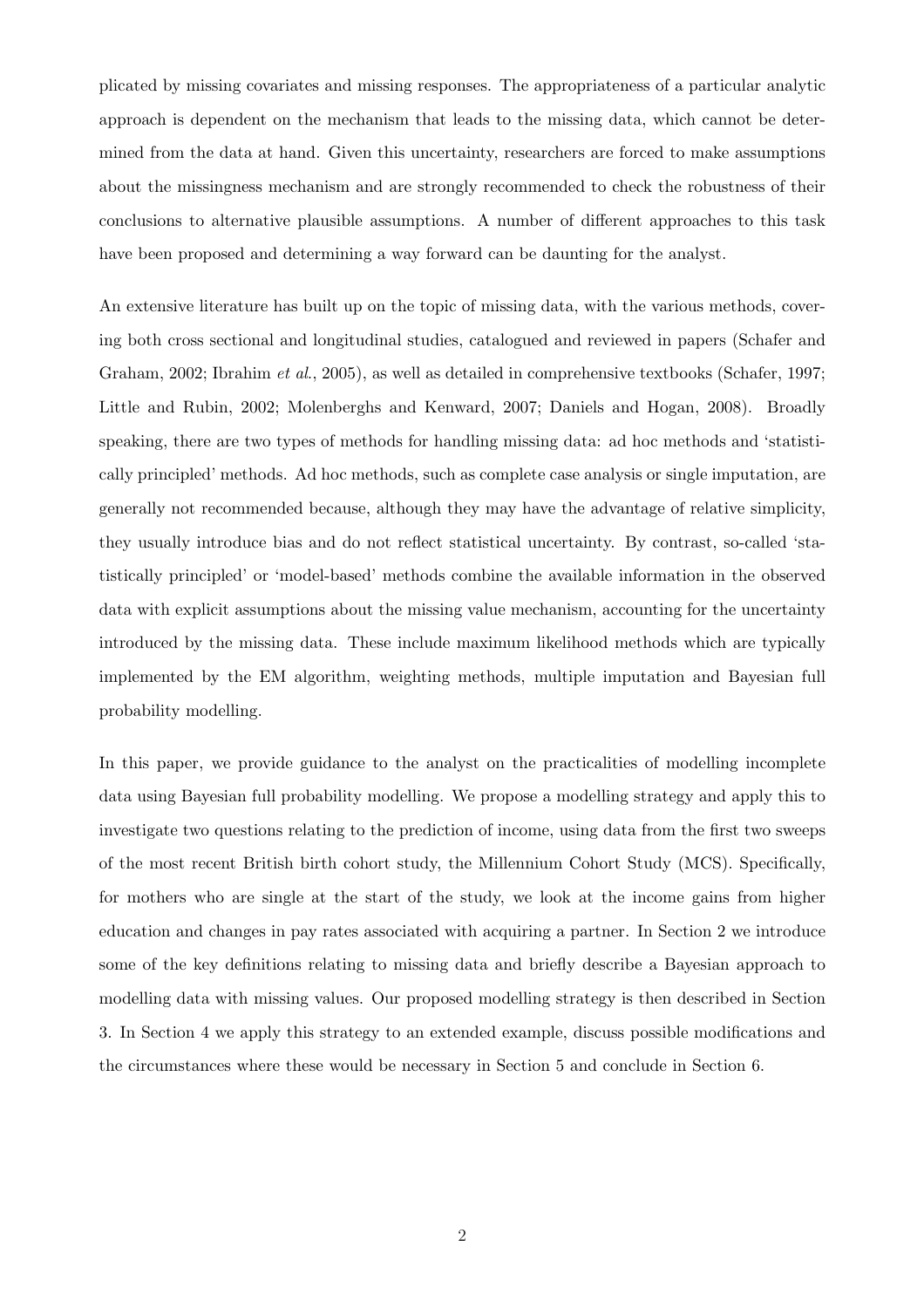# 2 Bayesian full probability modelling of missing data

The appropriateness of a particular missing data method is dependent on the mechanism that leads to the missing data and the pattern of the missing data. From a modelling perspective, it also makes a difference whether we are dealing with missing response, missing covariates or missingness in both the response and covariates. Following Rubin (Rubin, 1976), missing data are generally classified into three types: missing completely at random (MCAR), missing at random (MAR) and missing not at random (MNAR). Informally, MCAR occurs when the missingness does not depend on observed or unobserved data, in the less restrictive MAR it depends only on the observed data, and when neither MCAR or MAR hold, the data are MNAR.

In longitudinal studies, non-response can take three forms: unit non-response (sampled individuals are absent from the outset of the study), wave non-response (where an individual does not respond in a particular wave but re-enters the study at a later stage) and attrition or drop-out (where an individual is permanently lost as the study proceeds), and these may have different characteristics (Hawkes and Plewis, 2006). Also, different kinds of non-response can often be distinguished, typically not located, not contacted and refusal. Missing data patterns may be further complicated by data missing on particular items (item non-response) or on a complete group of questions (domain non-response).

Bayesian full probability modelling provides a flexible method of incorporating different assumptions about the missing data mechanism and accommodating different patterns of missing data. It entails building a joint model consisting of a model of interest and one or more models of missingness, and such models can be implemented using Markov Chain Monte Carlo (MCMC) methods. By estimating the unknown parameters and the missing data simultaneously, this method ensures that their estimation is internally consistent. Since the required joint models are built in a modular way, they are easy to adapt, facilitating sensitivity analysis which is crucial when the missing data mechanism is unknown. The Bayesian formulation also has the advantage of allowing the incorporation of additional information through informative priors.

Suppose the data for our research consists of a univariate outcome  $y_i$  and a vector of covariates  $x_{1i}, \ldots, x_{pi}$ , for  $i = 1, \ldots, n$  individuals, and we wish to model this data using a linear regression model assuming Normal errors. Then the Bayesian formulation of our model of interest,  $f(\mathbf{y}|\beta, \sigma)$ ,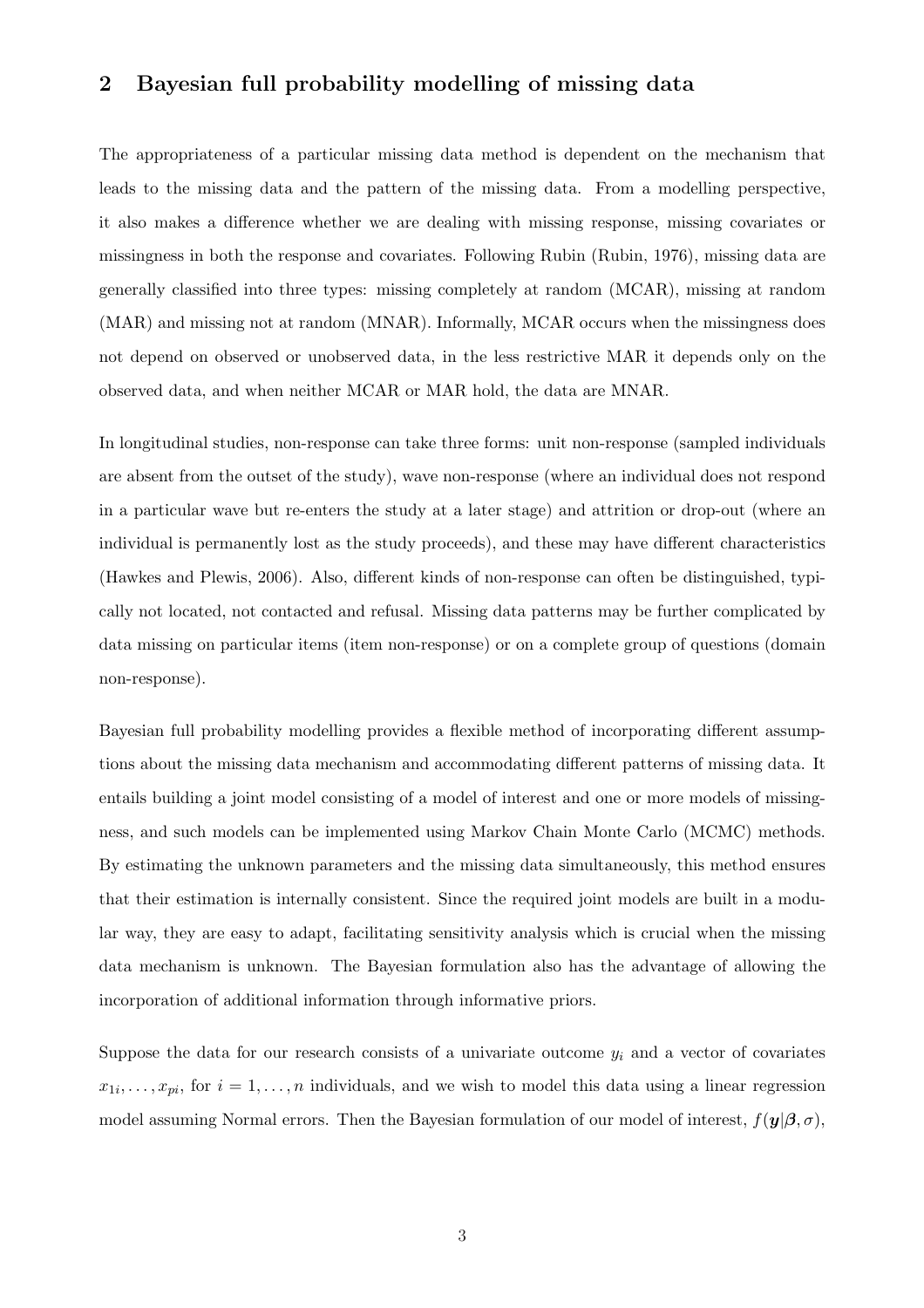$$
y_i \sim N(\mu_i, \sigma^2),
$$
  

$$
\mu_i = \beta_0 + \sum_{k=1}^p \beta_k x_{ki},
$$
 (1)

 $\beta_0, \beta_1, \ldots, \beta_p, \sigma^2 \sim \text{prior distribution},$ 

where  $N$  denotes a Normal distribution. Suppose also that the response contains missing values such that y can be partitioned into observed,  $y_{obs}$ , and missing,  $y_{mis}$ , values, i.e.  $y = (y_{obs}, y_{mis})$ . Now define  $\mathbf{m} = (m_i)$  to be a binary indicator variable such that

$$
m_i = \begin{cases} 1: & y_i \text{ observed} \\ 0: & y_i \text{ missing} \end{cases}
$$

and let  $\theta$  denote the unknown parameters of the missingness function. The joint distribution of the full data,  $f(\mathbf{y}_{obs}, \mathbf{y}_{mis}, m | \boldsymbol{\beta}, \sigma, \boldsymbol{\theta})$ , can be factorised as

$$
f(\mathbf{y}_{obs}, \mathbf{y}_{mis}, \mathbf{m}|\boldsymbol{\beta}, \sigma, \boldsymbol{\theta}) = f(\mathbf{m}|\mathbf{y}_{obs}, \mathbf{y}_{mis}, \boldsymbol{\theta}) f(\mathbf{y}_{obs}, \mathbf{y}_{mis}|\boldsymbol{\beta}, \sigma)
$$
(2)

suppressing the dependence on the covariates, and assuming that  $(m|\mathbf{y}, \theta)$  is conditionally independent of  $(\beta, \sigma)$ , and  $(\mathbf{y}|\beta, \sigma)$  is conditionally independent of  $\theta$ , which is usually reasonable in practice. This factorisation of the joint distribution is known as a selection model (Schafer and Graham, 2002). The missing data mechanism is termed ignorable for Bayesian inference about  $(\beta, \sigma)$  if the missing data are MAR  $(f(m|y_{obs}, y_{mis}, \theta) = f(m|y_{obs}, \theta))$  and the parameters of the data model,  $(\beta, \sigma)$ , and the missingness mechanism,  $\theta$ , are distinct and the priors for  $(\beta, \sigma)$  and  $\theta$ are independent (Little and Rubin, 2002).

For a response with missing values, we do not need a missingness model,  $f(m|y, \theta)$ , provided we can assume that the missing data mechanism is ignorable. The imputation of  $y_{mis}$  is unnecessary for valid inference about  $\beta$  and  $\sigma$ . However, if we cannot assume that the missing data mechanism is ignorable, then we need to specify a response model of missingness.

The situation is different for covariates with missing values. In this case, an imputation model for the missing data is required to fully exploit all the available data, regardless of our assumptions about the missingness process (see Section 3). If they are assumed to be generated by a nonignorable missing data mechanism, then an appropriate missingness indicator will also need to be modelled.

The data for our application contains missing values for some covariates and for the response, income. Survey methodology literature has shown that income non-response is usually non-ignorable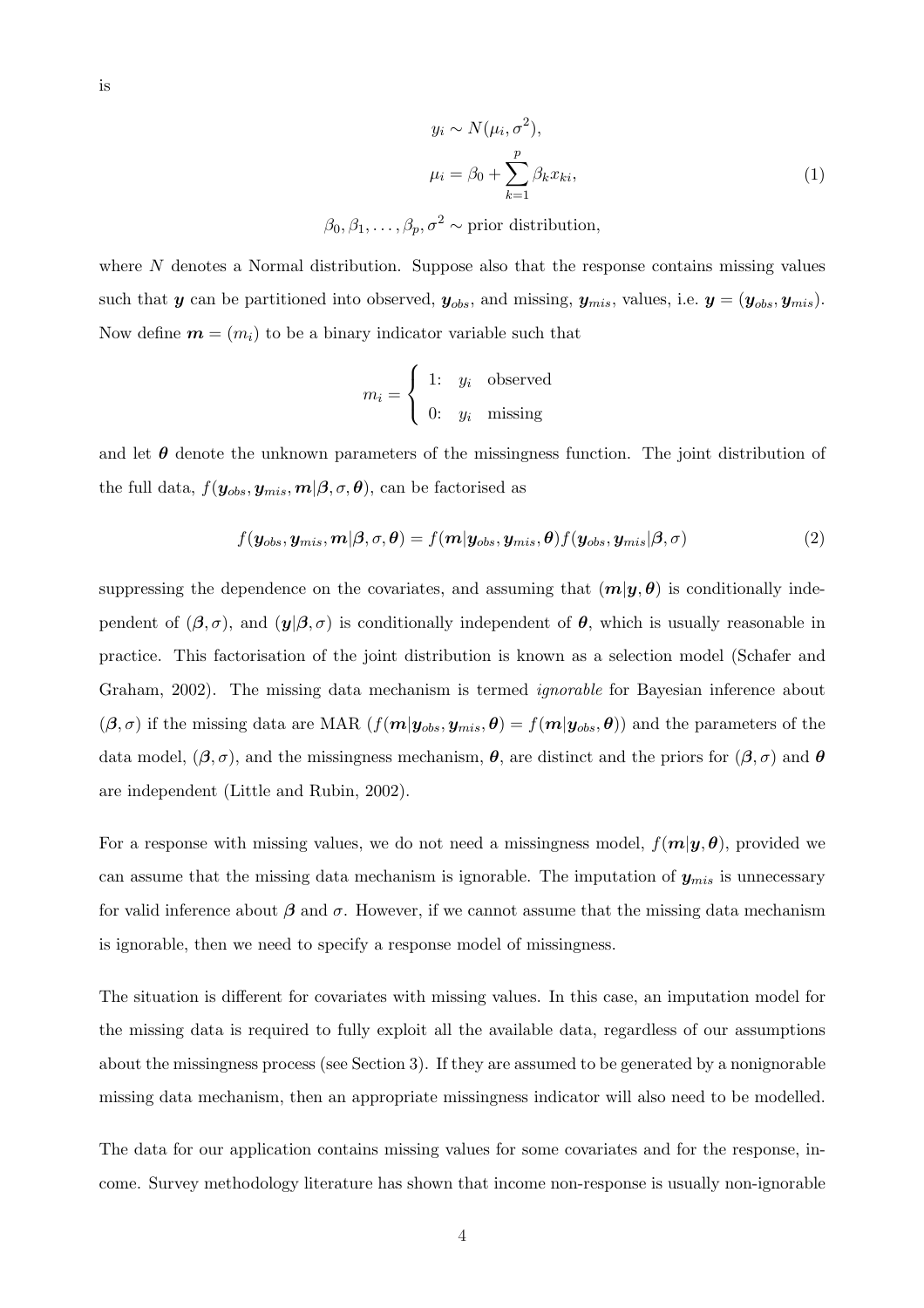(Yan et al., 2010). Plewis et al. (2008) investigate predictors of sample loss in the MCS with particular reference to residential mobility, distinguishing between different types of non-response, and conclude that assuming MAR is perhaps too strong. More specifically, the patterns and correlates of missing income data in the MCS are analysed by Hawkes and Plewis (2008). Before proceeding to the application, we introduce our proposed modelling strategy for missing data.

# 3 Modelling strategy

The basic steps in our general strategy for analysing longitudinal or cross sectional data with missing values are shown in Figure 1. This approach allows the uncertainty from the missing data to be taken into account, and a range of relevant sources of information relating to the question under investigation to be utilised. It can be implemented using currently available software for the Bayesian analysis of complex statistical models, such as WinBUGS (Spiegelhalter et al., 2003).

This strategy can be thought of as consisting of two parts: 1) constructing a base model and 2) assessing conclusions from this base model against a selection of well chosen sensitivity analyses. Each of these is now discussed, drawing attention to the key decisions based on our experience. Our proposed strategy allows informative missingness in the response, but assumes that the covariates are MAR. We defer discussion of adaptations, extensions and limitations until Section 5.

### 3.1 Construct a base model

In essence, this part involves building a joint model by starting with a model of interest, and then adding a covariate model of missingness followed by a response model of missingness. For each sub-model, we recommend that plausible alternative assumptions are noted for use in selecting the sensitivity analyses in the second part. The estimation of some parameters in the two models of missingness can be difficult when there is limited information, but the amount of available information can be increased by incorporating data from other sources and/or expert knowledge. We now look at each step in more detail.

1 Select an initial model of interest (MoI) based on complete cases. The process of building a base model starts with the formation of an initial model of interest using only complete cases and previous knowledge. This includes choosing a transform for the response, model structure and a set of explanatory variables. The most critical assumption is the error distribu-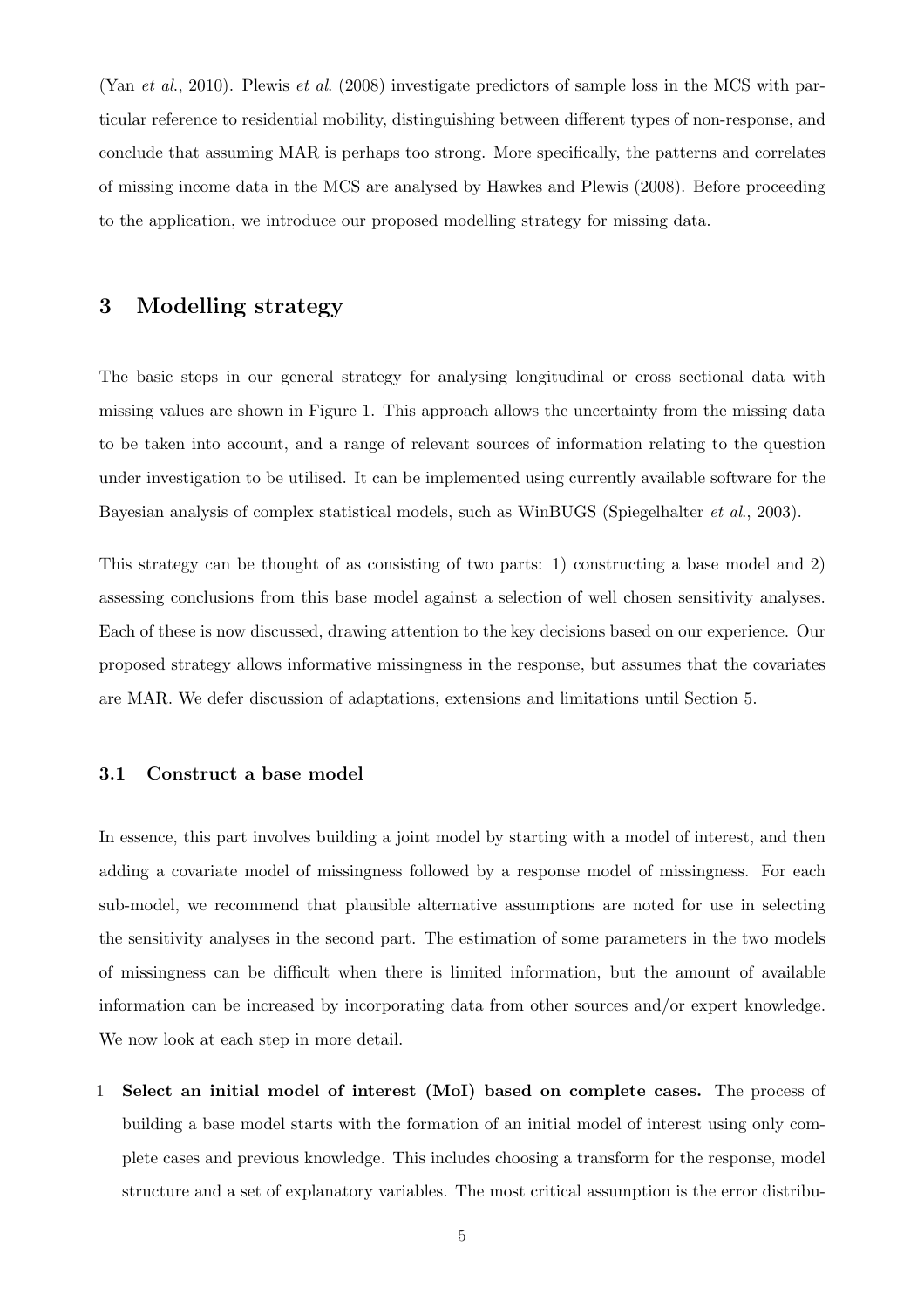

Figure 1: Strategy for Bayesian modelling of missing data

The numbers relate to the steps described in Section 3.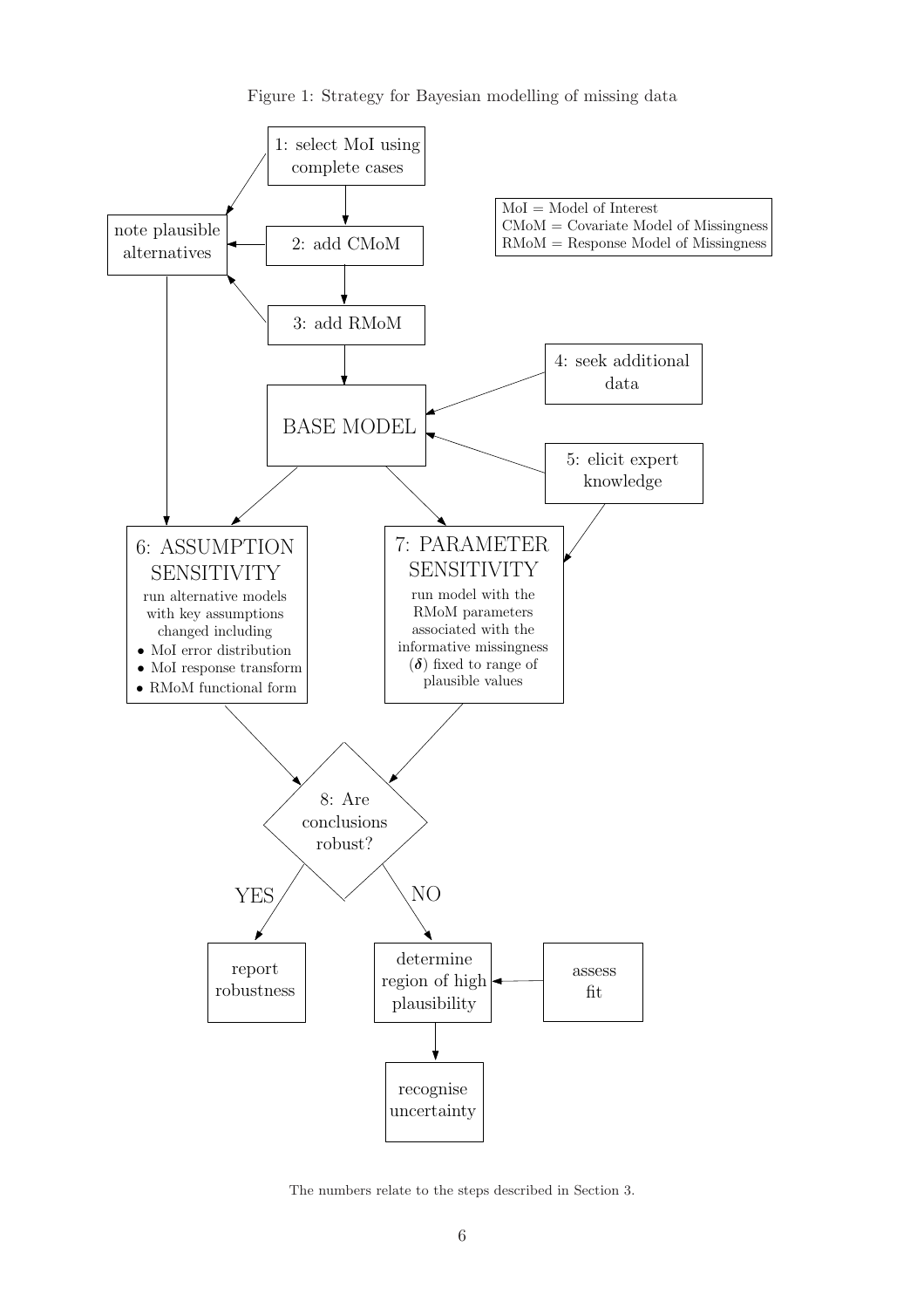tion of the model of interest, whose mis-specification can adversely affect the performance of a selection model (Mason et al., 2010).

- 2 Add a covariate model of missingness (CMoM). The model of interest will run with missing responses, but not with missing covariates, so to incorporate the incomplete cases the next step is to add a covariate model of missingness to produce realistic imputations of any missing covariates simultaneously with the analysis of the model of interest. If we have a single covariate, x, there are two obvious ways of building this sub-model: i) specify a distribution, e.g. if x is a continuous covariate, then could specify  $x_i \sim N(\nu, \varsigma^2)$  and assume vague priors for  $\nu$  and  $\zeta^2$  or ii) build a regression model relating  $x_i$  to other observed covariates. This submodel will be more complicated when there is more than one covariate with missing values, as is usually the case with real data, and should allow for possible correlation between covariates as necessary. A latent variable approach can be used for binary or categorical variables, as discussed in Section 4.2.2. The reasonableness of this model can be checked by comparing the pattern of the imputed values with the observed values.
- 3 Add a response model of missingness (RMoM). Next, add a response model of missingness to allow informative missingness in the response. In the absence of any prior knowledge, the recommended strategy is to assume a linear relationship between the probability of missingness and the response or change in response (Mason et al., 2010). The estimation of the parameters associated with the response can be difficult, as it is reliant on limited information from assumptions about other parts of the model. These estimation difficulties increase for more complex models of missingness with vague priors, and motivate the *parameter sensitivity* described in step 7.
- 4 Seek additional data. Additional data can be incorporated into the various sub-models to help with parameter estimation where there is limited information. This may come from another study on individuals with similar characteristics to those being modelled or in the case of longitudinal data be provided by earlier/later sweeps not under investigation.
- 5 Elicit expert knowledge. Expert knowledge can also be incorporated into one or more of the sub-models using informative priors. Information relating to the response model of missingness has the potential to make the biggest impact, in particular regarding its functional form.

At each step, checks of model fit should be carried out to ensure that the models are plausible.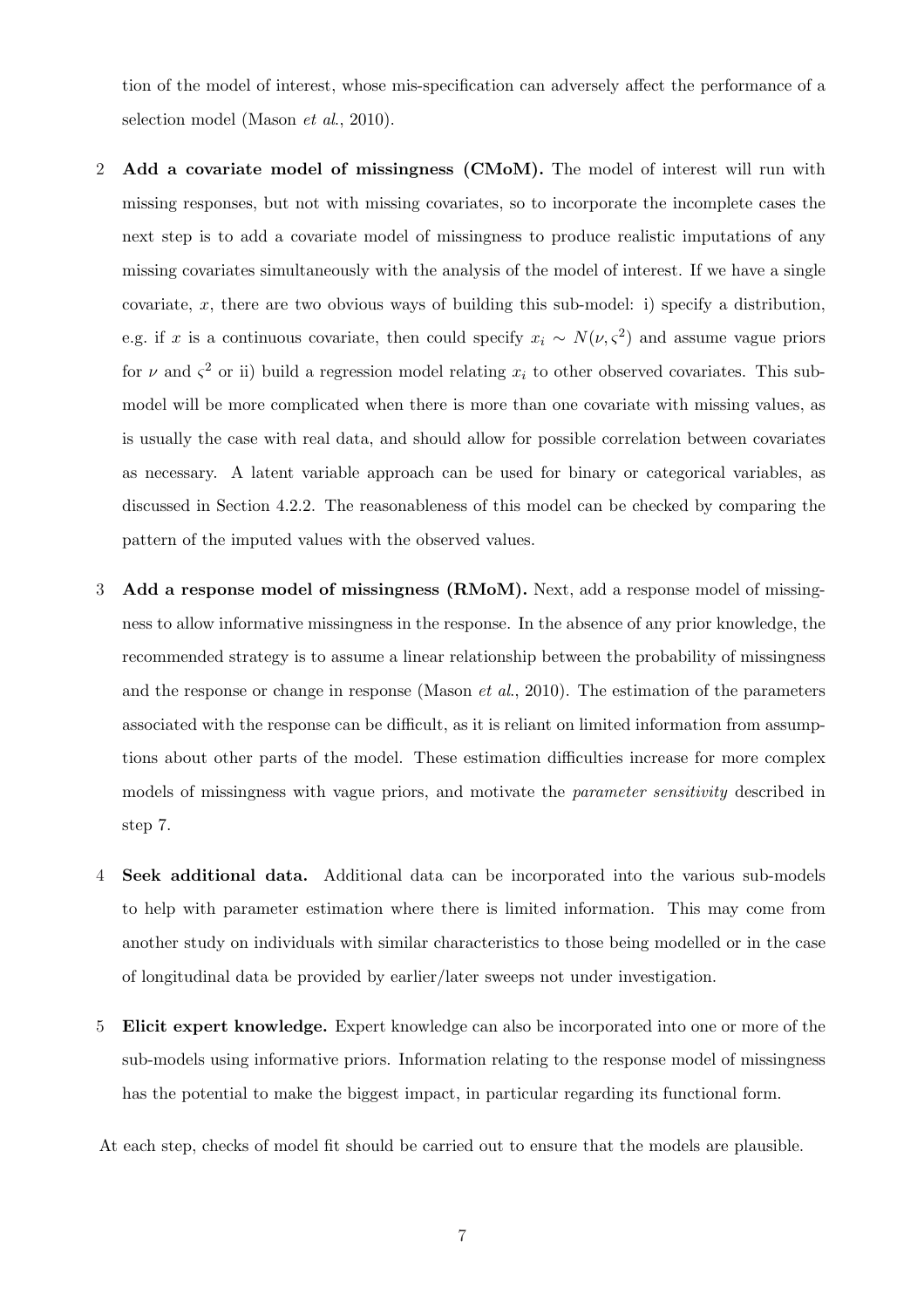### 3.2 Perform sensitivity analysis

When modelling missing data, some form of sensitivity analysis is essential because we are forced to make assumptions which are untestable from the data. There are many possible options, and to some extent the choice will be determined by the problem at hand. We propose that two types of sensitivity analysis should be carried out, an assumption sensitivity and a parameter sensitivity. This part of our strategy is encapsulated by the following steps.

- 6 Assumption sensitivity. For the assumption sensitivity, form a number of alternative models from the base model by changing key assumptions. These should include, but not be limited to, changes in the model of interest error distribution, the transformation of the model of interest response and the functional form of the response model of missingness.
- 7 Parameter sensitivity. The parameter sensitivity involves running the base model with the response model of missingness parameters controlling the extent of the departure from MAR fixed to values in a plausible range. Expert knowledge can help with setting up the parameter sensitivity.
- 8 Determine robustness of conclusions. The results of both sets of sensitivity analyses should then be examined to establish how much the quantities of interest vary. A range of plots, providing complementary views of the analysis is recommended (examples are provided in Section 4.5). If the conclusions are robust, this should be reported. Otherwise a range of diagnostics, for example the fit of a validation sample and Bayesian measures of fit (as discussed in Section 4.4.3) should be used to determine a region of high plausibility, and the uncertainty in the results recognised. The sensitivity analysis may also suggest that the base model should be reconsidered, or more external information sought from experts or related studies.

# 4 Application of strategy to MCS income data

We now provide two examples of the application of this strategy, fitting all the described models using the WinBUGS software (the code for a base model is provided as an Appendix). All the models are run with two chains initialised using diffuse starting values, and converged. Convergence is assumed if the Gelman-Rubin convergence statistic (Brooks and Gelman, 1998) for individual parameters is less than 1.05 and a visual inspection of the trace plots is satisfactory.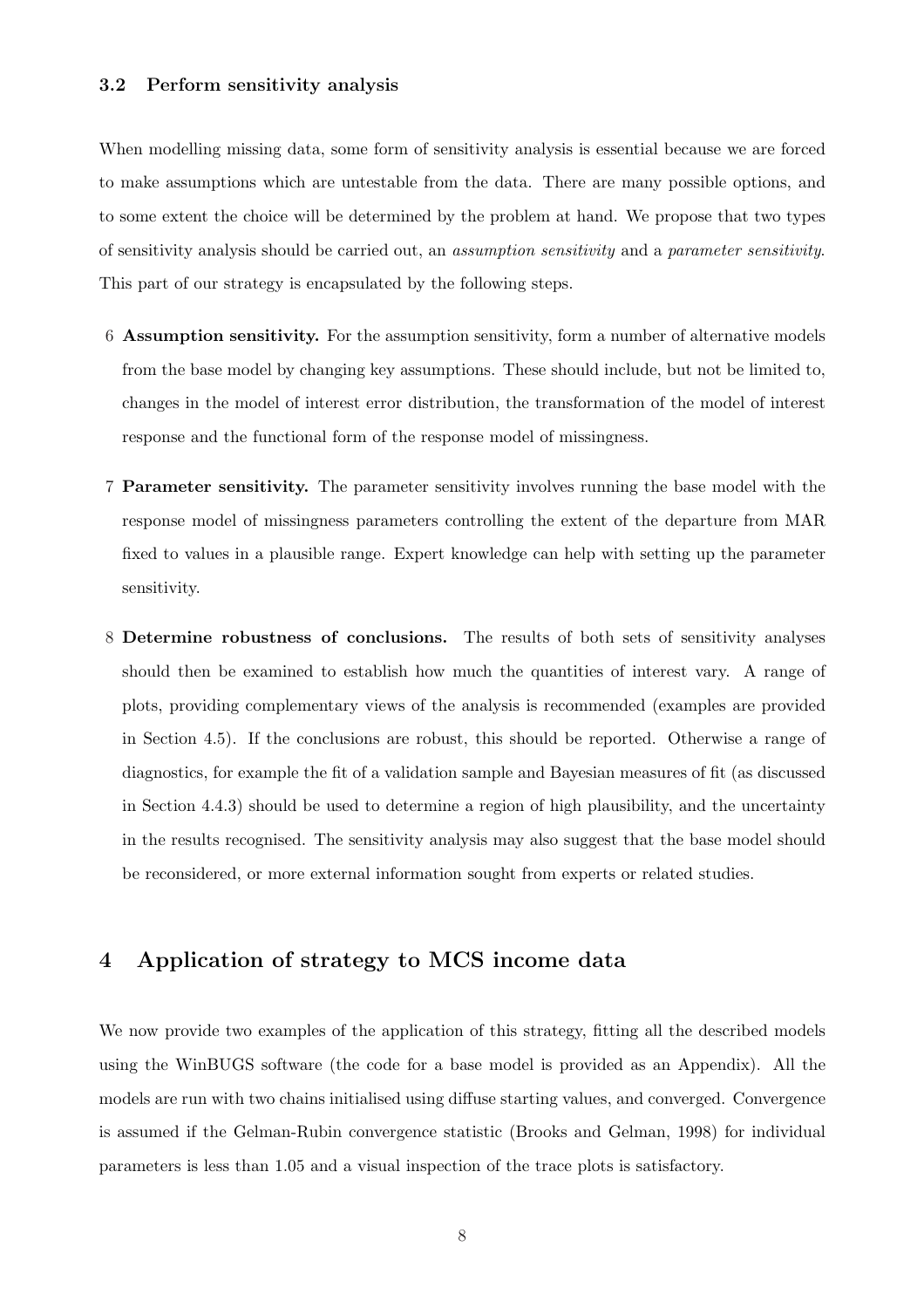## 4.1 Description of data

The MCS was set up to provide information about children living and growing up in each of the four countries of the UK, including information about the children's families, and has over 18,000 cohort members born in the UK between specified dates at the start of the Millennium (Plewis, 2007a). Data is collected through interviews and self-completion forms undertaken by a main respondent (usually the cohort member's mother) and a partner respondent (usually the father), and four sweeps of this cohort are now available. Non-response is discussed by Plewis (2007b), Ketende (2008) and Calderwood et al. (2008).

Analysis of data from the MCS needs to take account of its design, as it is clustered geographically, and disproportionately stratified (Plewis, 2007a). The population is stratified by UK country (England, Wales, Scotland and Northern Ireland), with England further stratified into three strata (ethnic minority, disadvantaged and advantaged) and the other three countries into two strata (disadvantaged and advantaged). For each stratum individuals are clustered by electoral ward. However, allowing for this clustering is unnecessary for our applications, as we use a subset of the MCS cohort in which most wards contain a single individual.

Using data from sweeps 1 and 2, we investigate two questions relating to the income from paid work of single mothers. We consider the gains from having a degree (which we shall refer to as the Education Question) and the changes in a mother's rate of pay related to gaining a partner (Partner Question). In line with the literature (Blundell et al., 2000; Zhan and Pandey, 2004), we expect that higher pay is related to having a degree. Research has found that marital splits are associated with declines in income for separating women and children (Jenkins, 2008), but it is not obvious what we should expect to find if a mother gains a partner. On the one hand we might hypothesise that on gaining a partner, maximising income from their work is no longer such a priority for mothers and they can afford to settle for a lower paid job which is more attractive on other counts. It is also possible that the mother may switch from full-time to part-time work which is less well paid, or do less overtime to boost pay. Under these scenarios we would find a decrease in hourly pay associated with gaining a partner. On the other hand, we could hypothesise that the greater stability of family life resulting from acquiring a partner allows mothers to find a better paid job. There is a lot of uncertainty surrounding this question, and the relationship could be in either direction.

To investigate these questions, we model income for the subset of main respondents who are single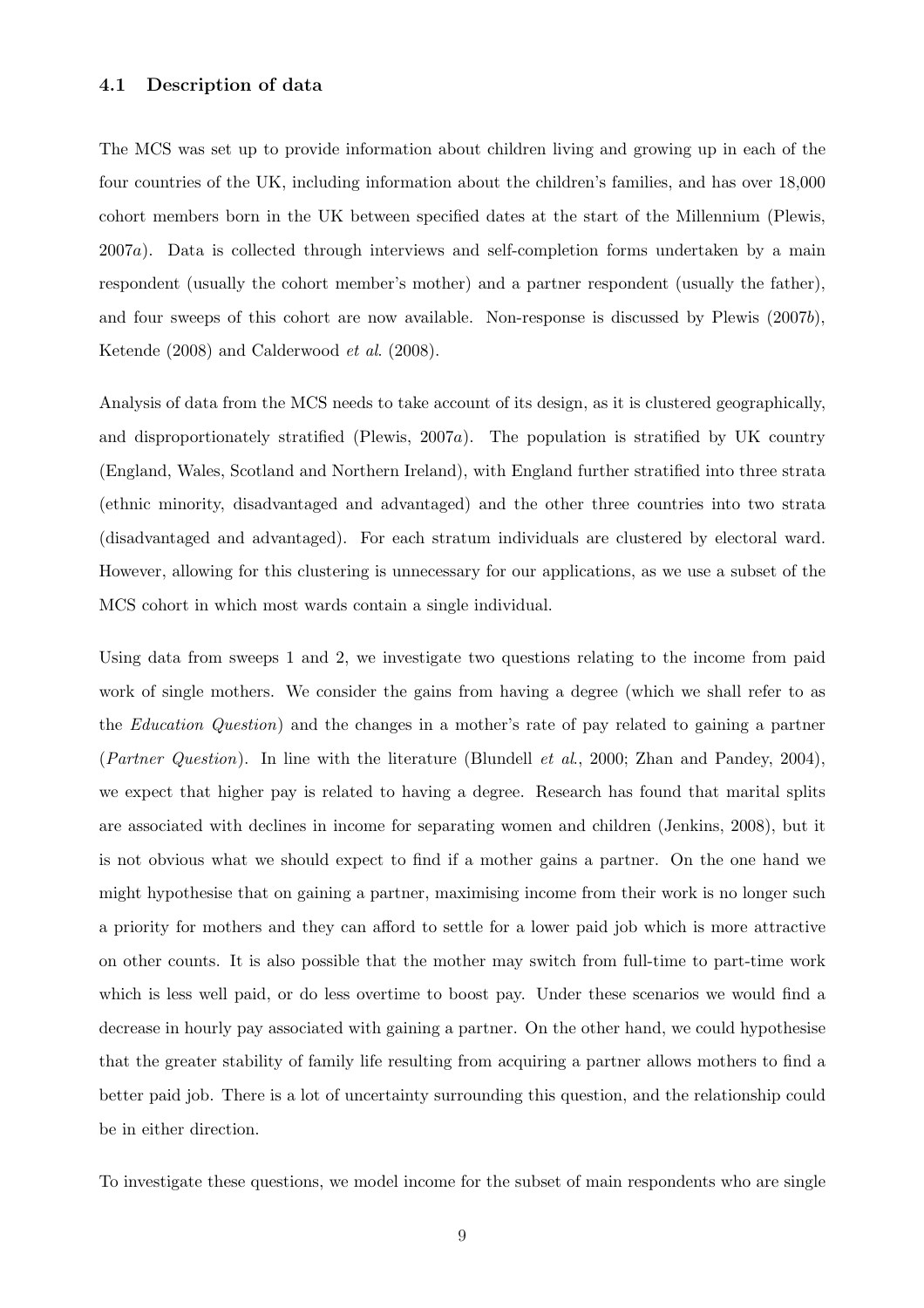in sweep 1, in paid work and not self-employed, using either education level or partnership status, and other known predictors of income. We also exclude those who are known to be self-employed or not working in sweep 2, and four records with extreme pay values which look suspicious, leaving 559 individuals.

By definition we are looking at a set of individuals who are the mothers of very young children, so it is hardly surprising that many are working part-time. To simplify our models, we choose hourly net pay as our response variable. Hourly net pay, *hpay*, is calculated by dividing annual pay by number of hours worked in a year, and we find that the distribution of the observed hpay is positively skewed.

Drawing on existing literature, we select potential covariates with our motivating questions and the structure of the survey in mind. Our dataset also includes variables which may help to explain the missingness (Hawkes and Plewis, 2008). All these variables are detailed briefly in Table 1. Our educational level variable, edu, indicates whether or not an individual has a degree and is based on the level of National Vocational Qualification (NVQ) equivalence of the main respondent's highest academic or vocational educational qualification. The main respondent's social class, sc, uses the National Statistics Socio-Economic Classification (NS-SEC) grouped into 5 categories, but since we have excluded the self-employed from our dataset, there are no individuals in category 3 and sc has 4 levels. Our partnership status variable,  $sing$ , is always 1 in sweep 1 from the definition of our dataset, but is used to indicate whether the individual has acquired a partner by sweep 2.

 $Ctry$  and stratum are fully observed by survey design. Of the other variables in the dataset, in sweep 1, 8% of individuals have missing  $hpay$ , a very small number have missing edu or sc, and the remaining variables are completely observed. In sweep 2 missingness is substantially higher, with 32% of individuals having no sweep 2 data due to wave missingness, and a small amount of item missingness, predominantly for hpay. We restrict our analysis of this dataset to modelling the missingness in sweep 2.

Some sweep 2 data was collected from individuals who were originally non-contacts or refusals in sweep 2, after they were re-issued by the fieldwork agency. In our dataset, seven individuals have a complete set of sweep 2 variables as a result of these re-issues. We set these data to missing for the purpose of fitting our models, so they can be used subsequently for model checking.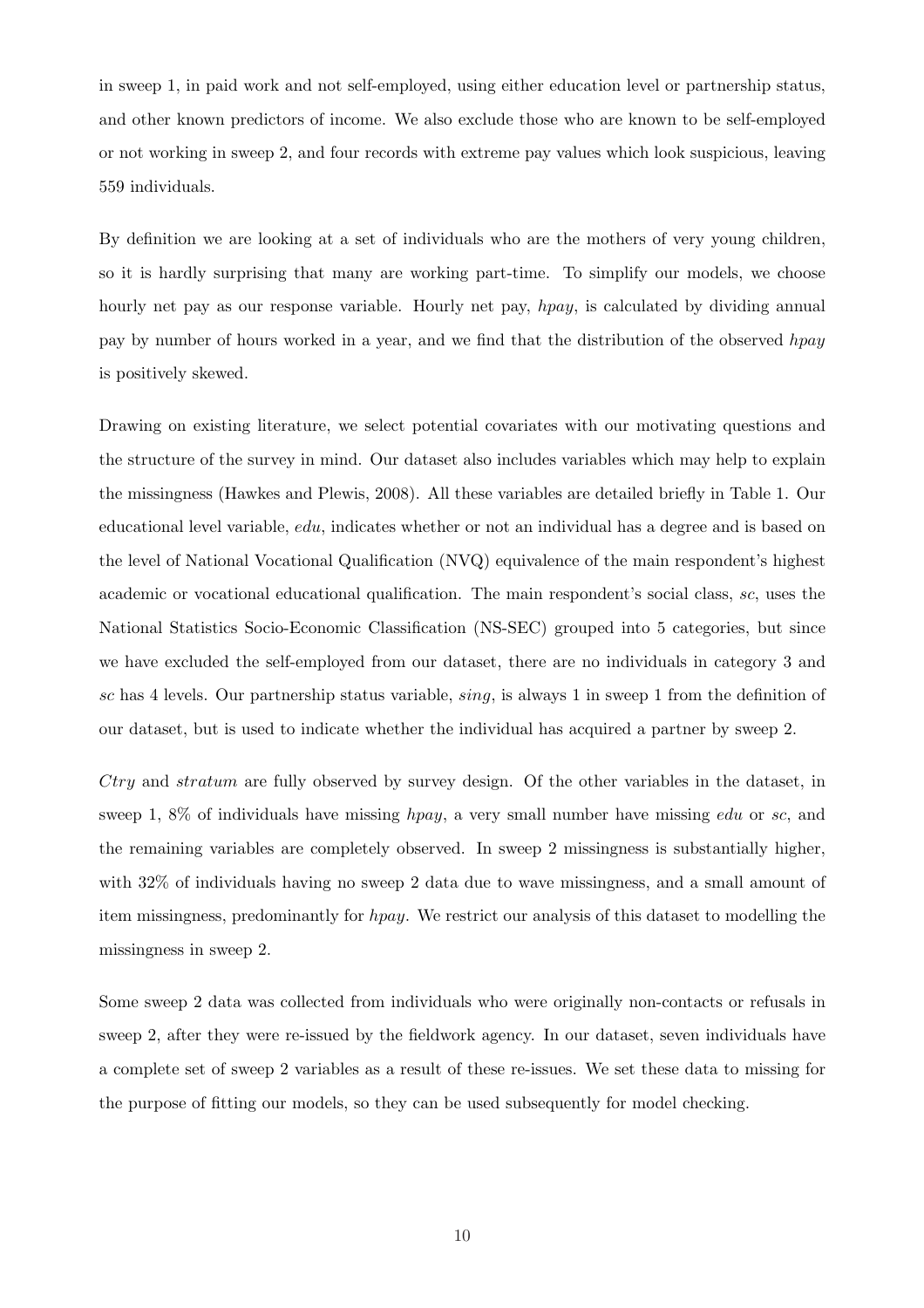| name                     | description          | details                                                              |
|--------------------------|----------------------|----------------------------------------------------------------------|
| hpay                     | hourly net pay       | continuous - median = £7, range = $(£1, £56)$                        |
| age                      | age at interview     | continuous <sup><i>a</i></sup> - median = 26, range = $(15, 48)$     |
| eth                      | ethnic group         | 2 levels $(1 = \text{white}; 2 = \text{non-white})$                  |
| req                      | region of country    | 2 levels $(1 =$ London; $2 =$ other)                                 |
| edu                      | educational level    | 2 levels <sup>b</sup> (1 = no degree; 2 = degree)                    |
| $sing^e$                 | single/partner       | 2 levels $(1 = \text{single}; 2 = \text{partner})$                   |
| $\mathcal{S}\mathcal{C}$ | social class         | 4 levels <sup>c</sup> (NS-SEC 5 classes with 3 omitted) <sup>d</sup> |
| ctry                     | country              | $1 =$ England; $2 =$ Wales; $3 =$ Scotland; $4 =$ Northern Ireland   |
| stratum                  | country by ward type | 9 levels <sup><math>f</math></sup>                                   |

Table 1: Description of MCS income dataset variables (these relate to the main respondent)

<sup>a</sup> all continuous covariates are centred and standardised; the median and ranges are for sweep 1 on the original scale.

<sup>b</sup> based on the level of National Vocational Qualification (NVQ) equivalence of the individual's highest academic or

vocational educational qualification. We regard individuals with only other or overseas qualifications as missing.  $c_{1}$  = managerial and professional occupations; 2 = intermediate occupations; 3 = lower supervisory and technical occupations; 4 = semi-routine and routine occupations

<sup>d</sup> NS-SEC 3 is small employers and own account workers, and these individuals are excluded by definition

e always 1 for sweep 1 by dataset definition

<sup>f</sup> three strata for England (advantaged, disadvantaged and ethnic minority); two strata for Wales, Scotland and Northern Ireland (advantaged and disadvantaged)

### 4.2 MCS example - constructing a base model

#### 4.2.1 Choice of model of interest

For our application, we assume that based on previous work we have available a satisfactory proposed model of interest for addressing each question. The models are similar in both cases. Skewness in the response,  $hpay$ , is dealt with by taking a log transformation, and  $t_4$  errors are used for robustness to outliers. The design of the survey and the correlation between the two data points for each individual are taken into account using stratum specific intercepts and individual random effects. Hence our model of interest is given by the equations

$$
y_{it} \sim t_4(\mu_{it}, \sigma^2)
$$
  

$$
\mu_{it} = \alpha_i + \gamma_{s(i)} + \sum_{k=1}^p \beta_k x_{kit}
$$
 (3)

for  $t = 1, 2$  sweeps,  $i = 1, \ldots, n$  individuals and  $s = 1, \ldots, 9$  strata.  $\alpha_i$  are the individual random effects, s.t.  $\alpha_i \sim N(0, \varsigma^2)$  and its hyperparameter,  $\varsigma$ , has a vague  $N(0, 10000^2)I(0, 10000^2)$  $(N(mean, variance)I(0))$  denotes a half Normal distribution restricted to positive values). Vague priors are also specified for the other unknown parameters of the model of interest: the stratum specific intercepts,  $\gamma_{s(i)}$ , and  $\beta_k$  parameters are assigned  $N(0, 10000^2)$  priors and the precision,  $\frac{1}{\sigma^2}$ , a Gamma(0.001, 0.001) prior.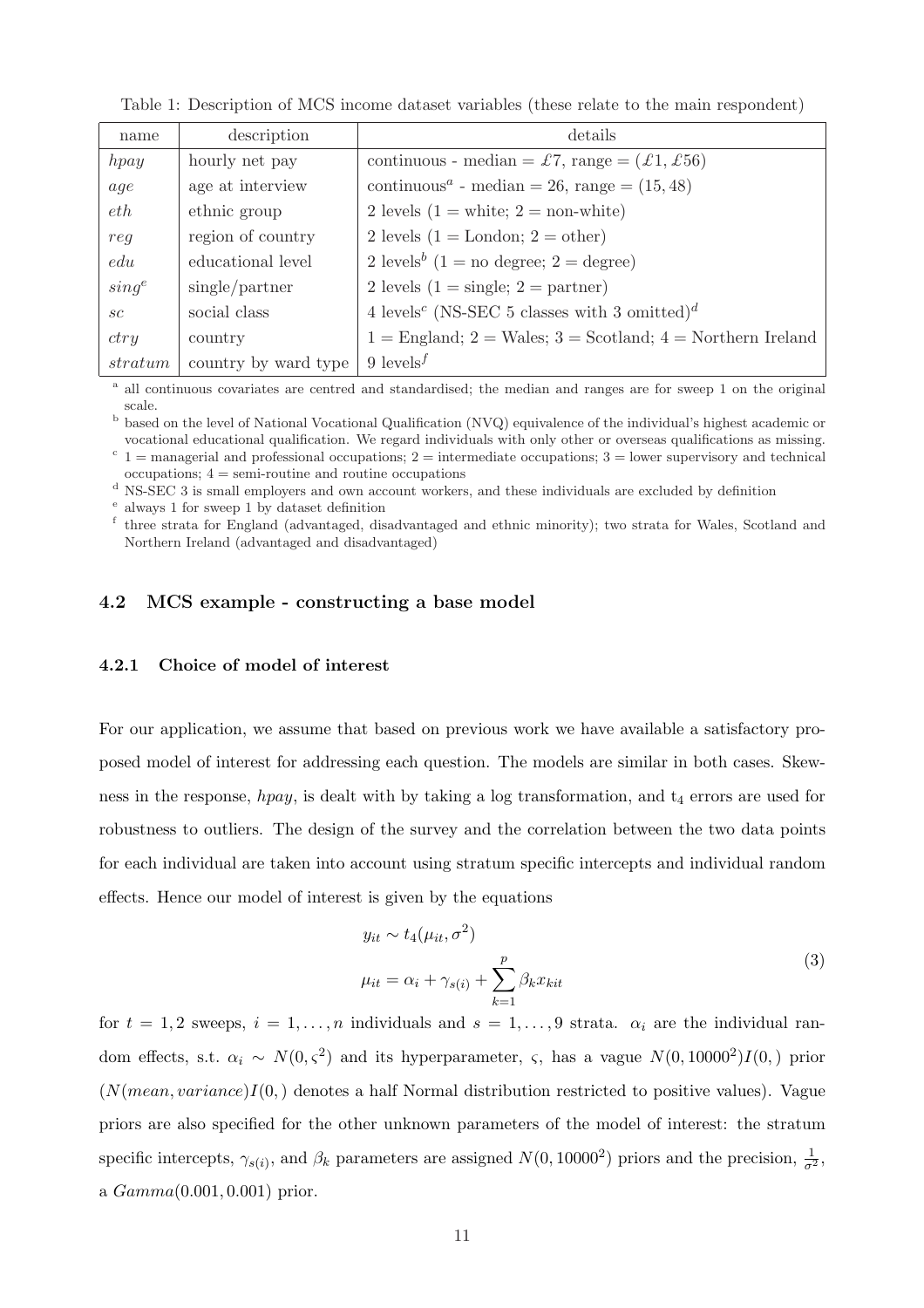For both questions *age* (main respondent's age) and reg (London/other) are included in the set of time dependent  $x$  covariates. For the Education Question we also include *edu* (no degree), whereas for the Partner Question we add  $\text{sing}(\text{single/partner})$ . The parameter estimates for these initial models of interest, MoI, based on complete cases only are shown in Table 2 (the other models in this table will be discussed later). They suggest that higher levels of hourly pay are associated with increasing age and having a degree, and lower levels of hourly pay are associated with living outside London and gaining a partner between sweeps.

#### Plausible alternative model of interest assumptions

The areas of chief concern, based on the insights gained through simulations by Mason *et al.* (2010), are: 1) choice of error distribution; 2) choice of explanatory variables and 3) choice of transform for the response. For each of these, there are a number of possible alternatives to the choice incorporated in the model of interest. We identify the alternatives we consider most plausible for sensitivity analysis to the base model: 1) assume Normal rather than  $t_4$  errors, 2) include  $age^2$ and for the Education Question  $age \times edu$  interaction terms and 3) use a cube root rather than log transform of the response.

### 4.2.2 Choice of covariate model of missingness

To include the incomplete cases, we need to impute the missing sweep 2 values for age, reg and edu or sing. For reg and age we do not use a statistical model, but set their missing values prior to the analysis using simple rules. Missing reg are set to their sweep 1 values, which seems reasonable as amongst the 348 individuals with observed reg in sweep 2, only three moved from London to another region and just one moved into London. The missing values of age are set to the individual's sweep 1 age plus the mean difference in ages between sweeps 1 and 2 for individuals with observed age at both sweeps.

By contrast, for edu or sing, the variables which particularly interest us, we define a simple Bernoulli model. For the Education Question, if an individual has a degree in sweep 1, they must also have a degree in sweep 2 so there is no need to include them in the imputation model. Hence the covariate model of missingness can be defined as

$$
edu_{j2} \sim Bernoulli(q)
$$
  
 
$$
q \sim Uniform(0, 1)
$$
 (4)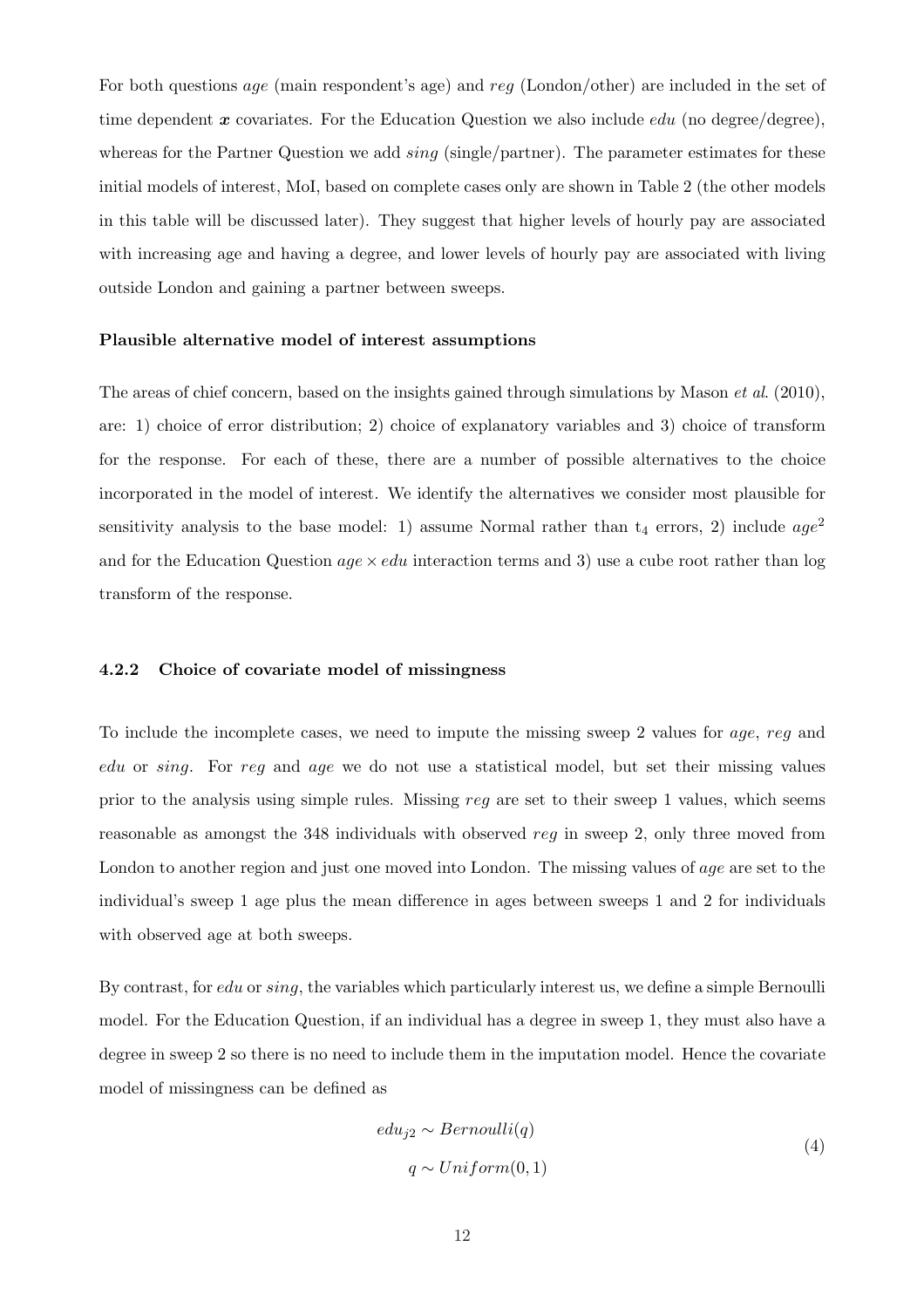|                                                                                                          |                      | $\ddot{ }$     |
|----------------------------------------------------------------------------------------------------------|----------------------|----------------|
|                                                                                                          |                      | $\frac{1}{2}$  |
|                                                                                                          | <b>JNAR</b> response | $\frac{1}{2}$  |
|                                                                                                          |                      | $\vdots$       |
| mates from different models (with non-negligible differences <sup>a</sup> from BASE highlighted in bold) |                      | <br> <br> <br> |
| せきく そくそくろうこうろく                                                                                           | 9S <sub>I</sub>      |                |
| $-1$ color<br>icuoi                                                                                      | PSSS D<br>anno lata  |                |
| ł                                                                                                        |                      |                |

 $\overline{\phantom{a}}$ 

|                                          |         | complete cases                  |            | MAR response    |                |                 |         |                 |                 | MNAR response   |                |                 |         |                  |
|------------------------------------------|---------|---------------------------------|------------|-----------------|----------------|-----------------|---------|-----------------|-----------------|-----------------|----------------|-----------------|---------|------------------|
|                                          |         | MoI                             |            | MoI.CMoM        |                | BASE            |         | AS1             |                 | AS <sub>2</sub> |                | AS3             |         | $\mathrm{AS4}^b$ |
| Education Question                       |         |                                 |            |                 |                |                 |         |                 |                 |                 |                |                 |         |                  |
| MoI: $\beta_{age}$                       | 0.12    | (0.08, 0.16)                    | 0.11       | (0.08, 0.14)    | $\Xi$          | (0.08, 0.15)    | 0.10    | (0.07, 0.14)    | 0.10            | (0.07, 0.14)    | 0.40           | (0.14, 0.67)    | 0.07    | (0.05, 0.09)     |
| MoI: $\beta_{age^2}$                     |         |                                 |            |                 |                |                 |         |                 |                 |                 | $-0.32$        | $-0.58, -0.05$  |         |                  |
| MoI: $\beta_{edu}$                       | 0.23    | (0.15, 0.31)                    | 0.18       | (0.10, 0.26)    | 0.22           | (0.14, 0.29)    | 0.19    | (0.11, 0.27)    | 0.23            | (0.15, 0.31)    | 0.16           | (0.08, 0.24)    | 0.15    | (0.10, 0.20)     |
| MoI: $\beta_{age}\times edu$             |         |                                 |            |                 |                |                 |         |                 |                 |                 | $\overline{0}$ | (0.04, 0.19)    |         |                  |
| Mo<br>I: $\beta_{reg}$                   |         | $-0.16$ $(-0.28,-0.04)$ $-0.11$ |            | $(-0.22, 0.00)$ | 0.13           | $-0.24,-0.01$   | $-0.11$ | $-0.22,-0.01$ ) | $-0.15$         | $-0.26,-0.03$   | $-0.14$        | $(-0.25,-0.03)$ | $0.08$  | $-0.16,-0.01$    |
| RMoM: $\theta_0$                         |         |                                 |            |                 | 2.66           | (1.76, 3.73)    | 0.02    | $(-1.59, 1.57)$ | 3.10            | (2.16, 4.22)    | 2.60           | (1.73, 3.63)    | 2.62    | (1.71, 3.70)     |
| RMoM: $\theta_{level[1]}$                |         |                                 |            |                 | 0.24           | (0.06, 0.43)    | 0.14    | $(-0.03, 0.32)$ | 0.27            | (0.07, 0.49)    | 0.21           | (0.05, 0.40)    | 0.25    | (0.07, 0.44)     |
| RMoM: $\theta_{level[2]}$                |         |                                 |            |                 | 0.54           | (0.25, 0.86)    |         |                 | 0.66            | (0.38, 0.98)    | 0.50           | (0.23, 0.81)    | 0.54    | (0.26, 0.84)     |
| RMoM: $\delta_{change[1]}$               |         |                                 |            |                 | 0.62           | (0.35, 0.92)    | 0.17    | $(-0.02, 0.38)$ | 0.75            | (0.50, 1.03)    | 0.59           | (0.33, 0.87)    | 0.62    | (0.36, 0.90)     |
| RMoM: $\delta_{change[2]}$               |         |                                 |            |                 | 0.26           | $-0.40,-0.12$   |         |                 | 0.34            | $-0.49,-0.21$   | $-0.26$        | $-0.40,-0.12$   | 0.24    | $-0.39,-0.08$    |
| RMoM: $\theta_{ctry[2:Wales]}$           |         |                                 |            |                 | $-0.15$        | $(-0.81, 0.51)$ | $-0.15$ | $(-0.73, 0.43)$ | $-0.15$         | $(-0.87, 0.58)$ | $-0.16$        | $(-0.82, 0.51)$ | $-0.16$ | $(-0.81, 0.50)$  |
| RMoM: $\theta_{ctry[3:\text{Scotland}]}$ |         |                                 |            |                 | $0.18\,$       | $(-0.44, 0.83)$ | 0.24    | $(-0.32, 0.81)$ | 0.17            | $(-0.51, 0.86)$ | 0.19           | $(-0.44, 0.84)$ | 0.19    | $(-0.45, 0.83)$  |
| RMoM: $\theta_{ctry[4:N\text{I}]}$       |         |                                 |            |                 | 0.28           | $(-0.37, 0.98)$ | 0.21    | $(-0.39, 0.80)$ | 0.30            | $(-0.39, 1.01)$ | 0.28           | $(-0.37, 0.95)$ | 0.28    | $(-0.37, 0.96)$  |
| RMoM: $\theta_{eth}$                     |         |                                 |            |                 | $\text{-}1.07$ | $-1.76,-0.42$   | $-0.98$ | $-1.61,-0.38$   | $\frac{11}{11}$ | $-1.83 - 0.39$  | $-1.05$        | $(-1.73,-0.39)$ | 1.11    | $(-1.80,-0.45)$  |
| RMoM: $\theta_{sc[2]}$                   |         |                                 |            |                 | $-0.04$        | $-0.80, 0.73$   | $-0.38$ | $(-1.05, 0.29)$ | 0.04            | $(-0.78, 0.85)$ | $-0.09$        | $(-0.84, 0.66)$ | 0.00    | $(-0.77, 0.75)$  |
| RMoM: $\theta_{sc[3]}$                   |         |                                 |            |                 | $-0.20$        | $(-1.24, 0.87)$ | $-0.41$ | $(-1.35, 0.56)$ | 0.17            | $(-1.28, 0.95)$ | $-0.26$        | $(-1.28, 0.78)$ | 0.15    | $(-1.18, 0.90)$  |
| RMoM: $\theta_{sc[4]}$                   |         |                                 |            |                 | 0.02           | $-0.74, 0.80$   | $-0.43$ | $(-1.15, 0.29)$ | 0.13            | $(-0.67, 0.94)$ | $-0.05$        | $(-0.81, 0.71)$ | 0.06    | $(-0.69, 0.83)$  |
| Partner Question                         |         |                                 |            |                 |                |                 |         |                 |                 |                 |                |                 |         |                  |
| MoI: $\beta_{age}$                       | 0.15    | $\left(0.11,0.18\right)$        | 0.13       | (0.10, 0.17)    | 0.14           | (0.10, 0.17)    | 0.13    | (0.10, 0.16)    | 0.13            | (0.09, 0.16)    | 0.40           | (0.15, 0.65)    | 0.09    | (0.07, 0.11)     |
| MoI: $\beta_{age}$ $\!$                  |         |                                 |            |                 |                |                 |         |                 |                 |                 | $-0.27$        | $(-0.51,-0.02)$ |         |                  |
| MoI: $\beta_{sing}$                      | $-0.08$ | $(-0.15,-0.01)$                 | $-0.07$    | $(-0.14, 0.00)$ | $-0.12$        | $-0.22,-0.02$   | 0.15    | $-0.25,-0.06$   | $-0.13$         | $-0.24 - 0.01$  | $-0.12$        | $-0.22,-0.02$   | 0.09    | $-0.16,-0.03$    |
| MoI: $\beta_{reg}$                       | $-0.18$ | $(-0.31,-0.05)$                 | $-0.13$    | $(-0.24,-0.01)$ | $-0.14$        | $-0.25, -0.02$  | $-0.12$ | $(-0.23,-0.01)$ | $-0.17$         | $-0.29, -0.05$  | $-0.15$        | $(-0.26,-0.03)$ | $-0.08$ | $(-0.16,-0.01)$  |
| RMoM: $\theta_0$                         |         |                                 |            |                 | 2.34           | (1.46, 3.42)    | $-1.09$ | $(-2.87, 0.69)$ | 3.28            | (2.25, 4.57)    | 2.40           | (1.52, 3.44)    | 2.41    | (1.45, 3.61)     |
| RMoM: $\theta_{level[1]}$                |         |                                 |            |                 | 0.23           | (0.06, 0.45)    | 0.28    | (0.07, 0.52)    | 0.34            | (0.11, 0.59)    | 0.24           | (0.06, 0.45)    | 0.29    | (0.09, 0.55)     |
| RMoM: $\theta_{level[2]}$                |         |                                 |            |                 | 0.46           | (0.17, 0.81)    |         |                 | 0.74            | (0.43, 1.10)    | 0.48           | (0.17, 0.79)    | 0.51    | (0.20.0.87)      |
| $\text{RMoM: }\delta_{change[1]}$        |         |                                 |            |                 | 0.54           | (0.26, 0.86)    | 0.35    | (0.10, 0.62)    | 0.82            | (0.54, 1.14)    | 0.56           | (0.26, 0.85)    | 0.59    | (0.28, 0.93)     |
| $\text{RMoM: }\delta_{change[2]}$        |         |                                 |            |                 | $-0.15$        | $-0.32, 0.17$   |         |                 | $-0.31$         | $-0.47,-0.16$ ) | $-0.17$        | $(-0.33, 0.05)$ | $-0.08$ | $(-0.29, 0.32)$  |
| $\frac{1}{1}$                            |         |                                 | $\ddot{c}$ |                 |                |                 |         |                 |                 |                 |                |                 |         |                  |

Table shows the posterior mean, with the 95% interval in brackets.

Λ

a

 Percentage difference  $>$  10% (and absolute difference  $> 0.02$ . ء The parameters for AS4 are not directly comparable with the other models, since AS4 uses a  $\frac{3}{2}$  rather than log transform of the response, so differences are not highlighted.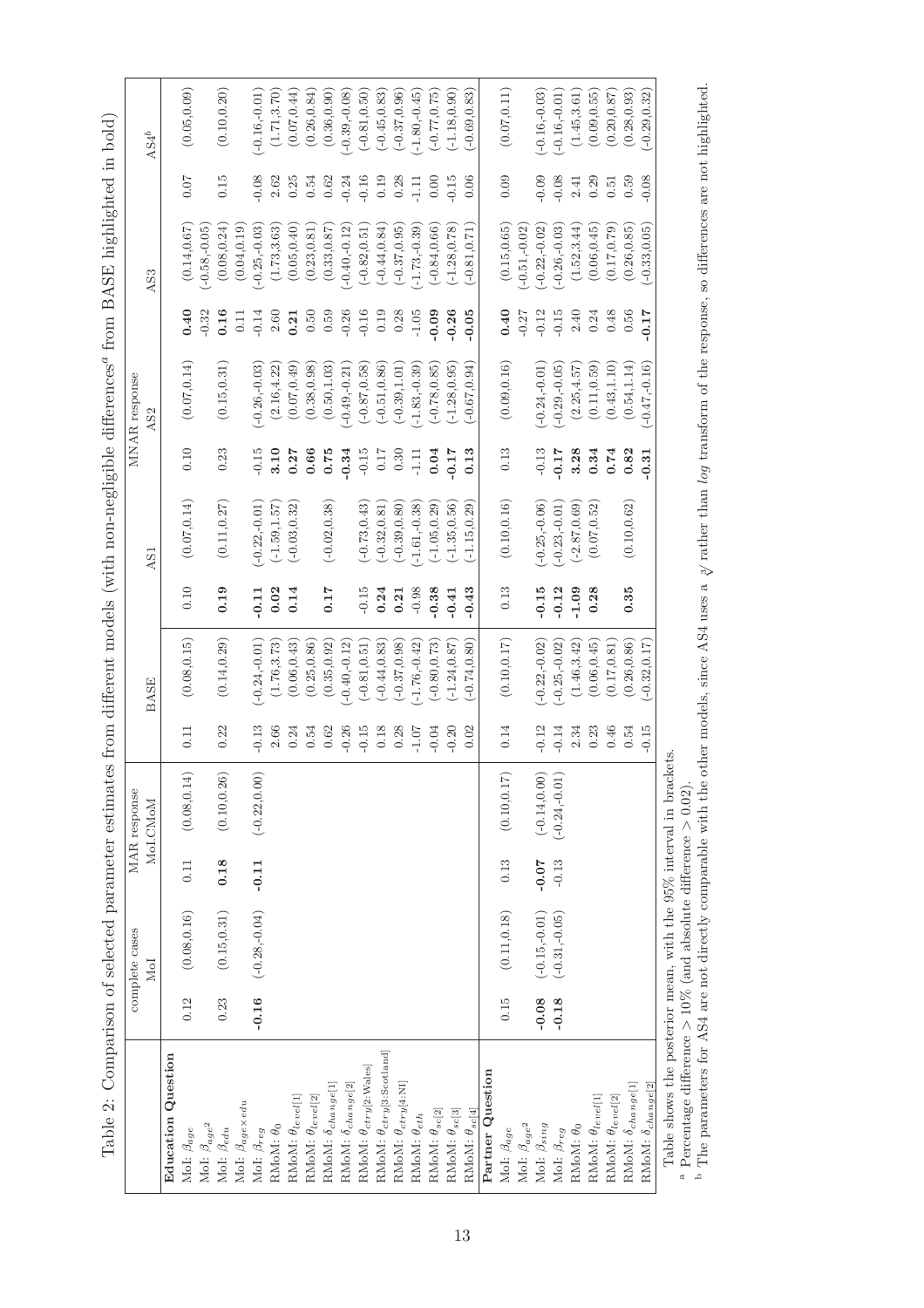for  $j = 1, \ldots, m$  individuals who have missing *edu* values in sweep 2 and who do not have a degree in sweep 1. A similar model is defined for all individuals who have sweep 2 missing sing values for the Partner Question. In this joint model consisting of our proposed model of interest and covariate model of missingness (MoI.CMoM), not only are the covariates assumed to be MAR, but the response is also assumed to be MAR.

From Table 2 we see that there are small changes in some of the model of interest parameters from fitting MoI.CMoM compared to the complete case analysis (MoI). We are interested in the imputations of the missing covariates and compare the imputed and observed covariates. Among individuals without a degree in sweep 1 and observed educational level in sweep 2, 5 individuals  $(1.9\%)$  gained a degree by sweep 2. Based on the posterior means, this is similar to the 2.3% (95%) interval from  $0\%$  to 5.7%) imputed to gain a degree between sweeps. For  $sing$ , 35.8% of those with observed sing at sweep 2 gained a partner, compared to  $33.6\%$  of those with missing sweep 2 sing.

This covariate model of missingness could be expanded to include the imputation of the other two covariates with missing values, age and reg. Such an extension, which would impute the missing values for multiple covariates allowing for correlation, can be implemented using a multivariate probit model approach for binary covariates (Chib and Greenberg, 1998) and its extension to ordered categorical variables (Albert and Chib, 1993) as appropriate. By creating an underlying set of latent variables in this way, models for mixtures of binary, categorical and continuous variables can be developed (Dunson, 2000; Goldstein et al., 2008). Molitor et al. (2009) provide an example of this approach for two binary covariates.

#### 4.2.3 Choice of response model of missingness

Our base model is completed by adding a response model of missingness of the form  $m_i \sim$ Bernoulli $(p_i)$ , where  $m_i$  is a binary missing value indicator for  $hpay_{i2}$ , set to 1 when hourly pay in sweep 2 for individual  $i$  is observed and 0 otherwise. The addition of this sub-model changes our assumption about the missing responses from MAR to MNAR. Before defining this part of the model, we need to think about the process that led to the income missingness, gathering as much information as possible from the literature. Previous work in this area suggests that income is more likely to be missing if it is high or low, or if it has changed substantially between sweeps. Then, our findings have to be translated into a statistical model, and a piecewise linear functional form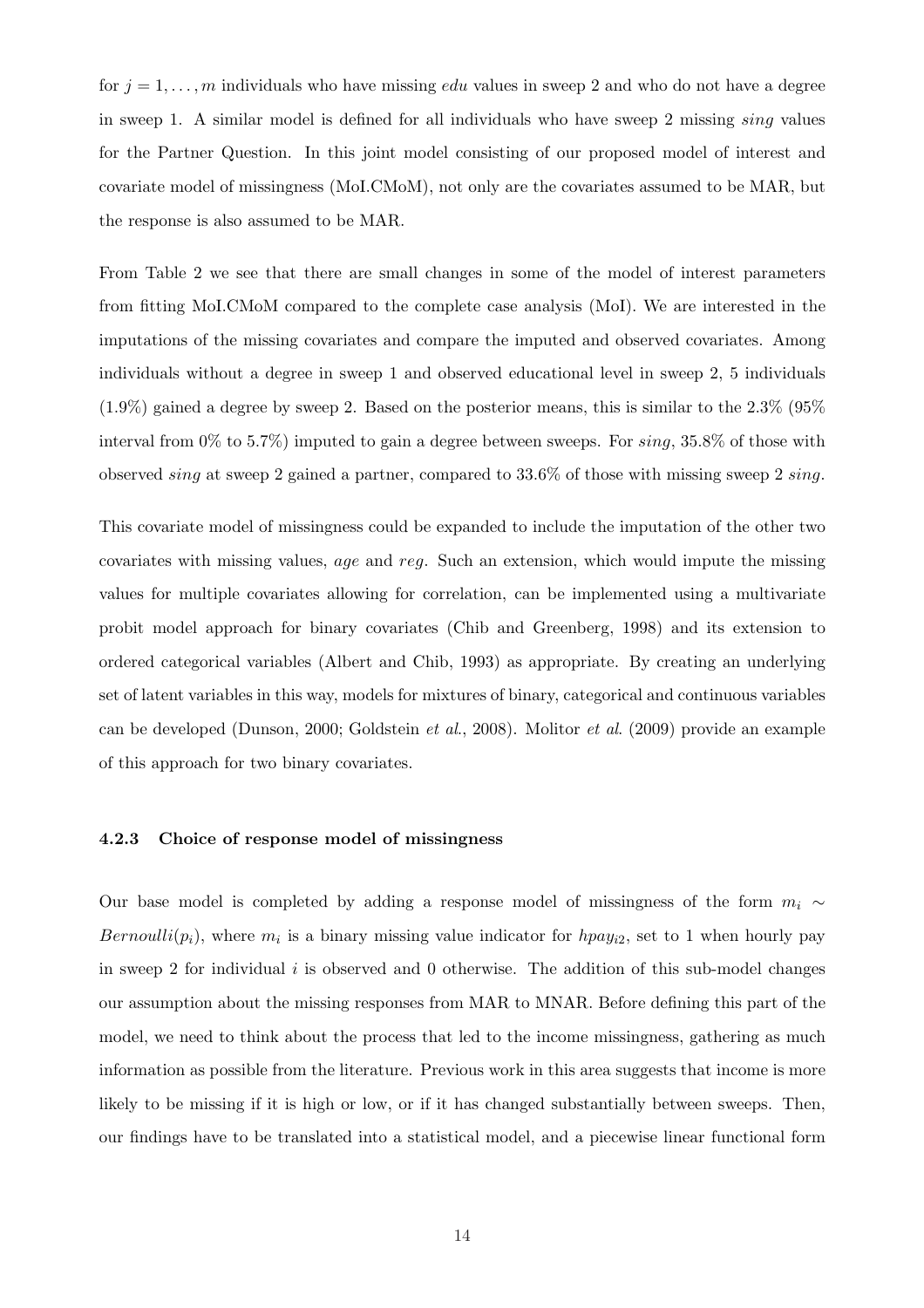is appropriate given our information. So, we define  $logit(p_i)$  as

$$
logit(p_i) = \theta_0 + Piecewise(level_i) + Piecewise(change_i)
$$
  
+ 
$$
(\theta_{ctry} \times ctry_{i1}) + (\theta_{eth} \times eth_{i1}) + \sum_{k=1}^{3} (\theta_{sc[k]} \times sc_{[k]i1})
$$
  
level<sub>i</sub> = hpay<sub>i1</sub>  
change<sub>i</sub> = hpay<sub>i2</sub> - hpay<sub>i1</sub>  

$$
Piecewise(level_i) = \begin{cases} \theta_{level[1]} \times (level_i - 10) : & level_i < 10 \\ \theta_{level[2]} \times (level_i - 10) : & level_i \ge 10 \end{cases}
$$
  
Piecewise(change<sub>i</sub>) = 
$$
\begin{cases} \delta_1 \times change_i : & change_i < 0 \\ \delta_2 \times change_i : & change_i \ge 0 \end{cases}
$$

where the second index on the variables indicates sweep, and  $sc_{[k]}$  is a binary indicator for sc category k (1 if  $sc_i$  is category k, 0 otherwise). The inclusion of variables  $sc$  (social class),  $eth$  (ethnic group) and  $ctry$  (country) as predictors of missing income is based on work on item missingness by Hawkes and Plewis (2008). Note that in the response model of missingness we use an untransformed version of hpay. The specification of the piecewise linear functional form for level and change places the knots at £10 and £0 respectively. The priors for the  $\theta$  and  $\delta$  parameters are specified as  $\theta_0 \sim Logistic(0,1), \theta_k \sim N(0,10000^2)$  and  $\delta_1, \delta_2 \sim N(0,10000^2)$ . It is the inclusion of the  $\delta$ that allows the response missingness to be MNAR. If  $\delta_1 = \delta_2 = 0$ , then we are assuming MAR missingness.

#### Plausible alternative response model of missingness assumptions

We could set up a sensitivity analysis in which the explanatory variables are varied. However, we restrict our attention to varying the functional form of these variables. A linear functional form for level and change is an obvious alternative. Possible extensions of this sub-model are discussed in Section 5.

#### 4.3 Conclusions from base model

The parameter estimates for the two base models, BASE, are shown in Table 2. The  $\theta$  parameters associated with country, ethnicity and social class in the response model of missingness are only shown for the Education Question base model, as those for the Partner Question are similar. As regards our substantive questions, we find strong evidence that having a degree is associated with higher pay and weaker evidence that gaining a partner between sweeps is associated with lower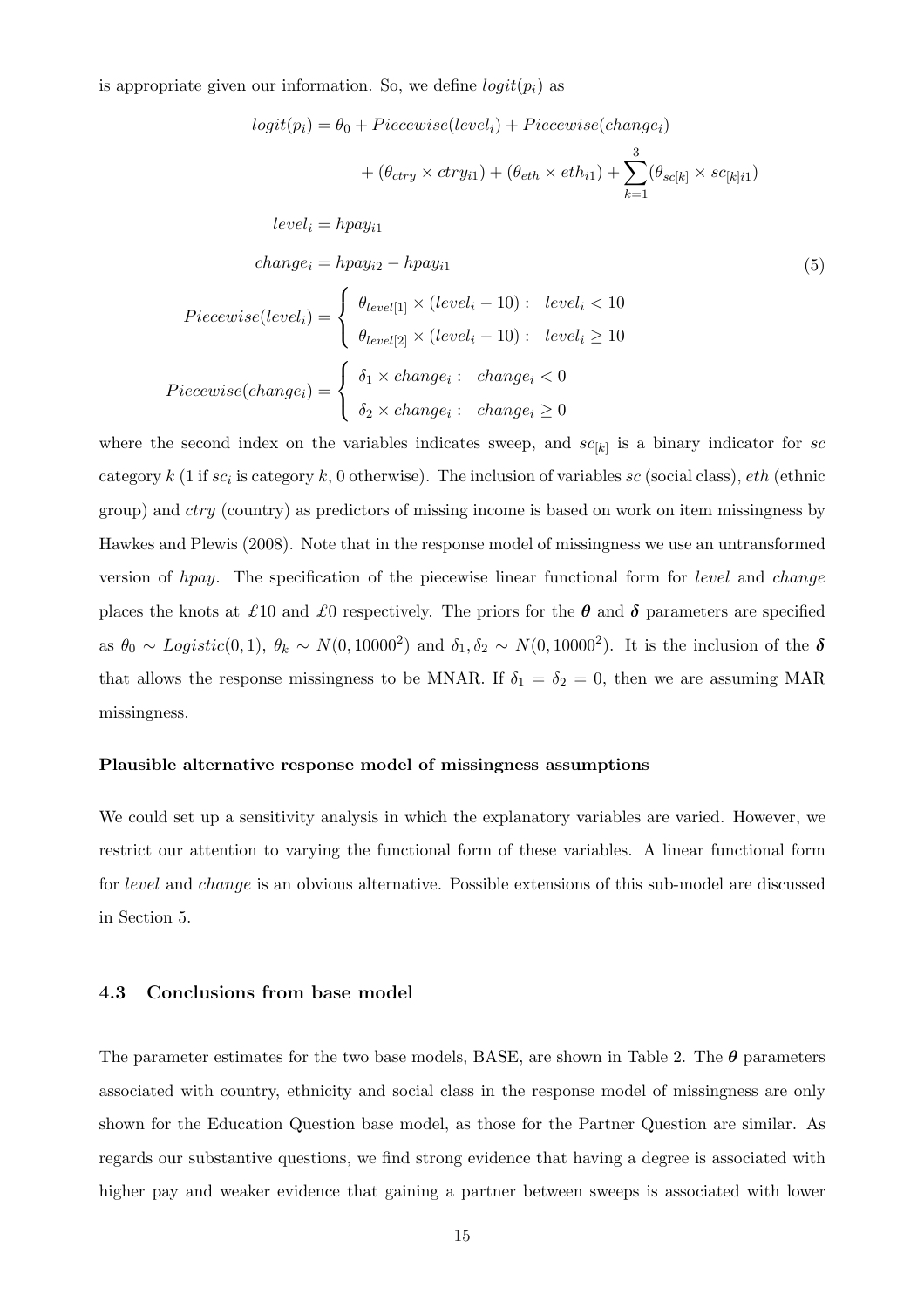pay. Compared to the complete case analysis (MoI), the evidence for the association with gaining a partner has strengthened. The covariate imputations are similar to MoI.CMoM (Section 4.2.2). We defer discussion of the response model of missingness parameters until Section 4.4.2.

Our strategy also allows for including additional data (step 4) and an elicitation to provide expert priors (step 5). For example, if we wished to incorporate additional data into the covariate model of missingness part of our base model, one possibility would be to use a subset of data from the 1970 British Cohort Study (BCS70) taken from sweeps 5 and 6. Data from these sweeps would be appropriate as they were carried out at similar times to the MCS sweeps 1 and 2, when the cohort members were aged 30 and 34. The difference is that the BCS70 data would be on the cohort members themselves rather than their mothers. The BCS70 and MCS data would then be modelled by simultaneously fitting two sets of equations with common parameters, one for each data source, allowing these parameters to be estimated with greater accuracy.

As regards elicitation (O'Hagan *et al.*, 2006), it is difficult to elicit priors on parameters directly and a better strategy is to elicit information about the probability of response and convert this into informative priors. Elicitation effort should concentrate on the parameters which are not well identified by the data, in particular those associated with the degree of departure from MAR, and the process should allow for correlation between variables. For our models, level and change are the key variables. If a comprehensive elicitation is impractical, extracting information about the functional form of important parameters from experts or the literature is worthwhile, and this approach informed our choice of piecewise linear functional form.

## 4.4 MCS example - assumption sensitivity

We now investigate some of the plausible alternative modelling assumptions noted during the building of the base model by fitting four sensitivity analyses (models AS1-AS4). These sensitivity analyses are by no means exhaustive, but are chosen to demonstrate the type of analyses that can be performed. Each of our chosen sensitivity analyses varies from our base model in a single aspect so their individual effects can be assessed. A second stage of sensitivity analysis could combine several changes which are shown to have a sizeable impact on results.

The differences between each of the models AS1-AS4 and BASE are summarised in Table 3. AS1 allows us to explore sensitivity to the choice of functional form in the response model of missingness, while the last three (AS2, AS3 and AS4) investigate different model of interest assumptions.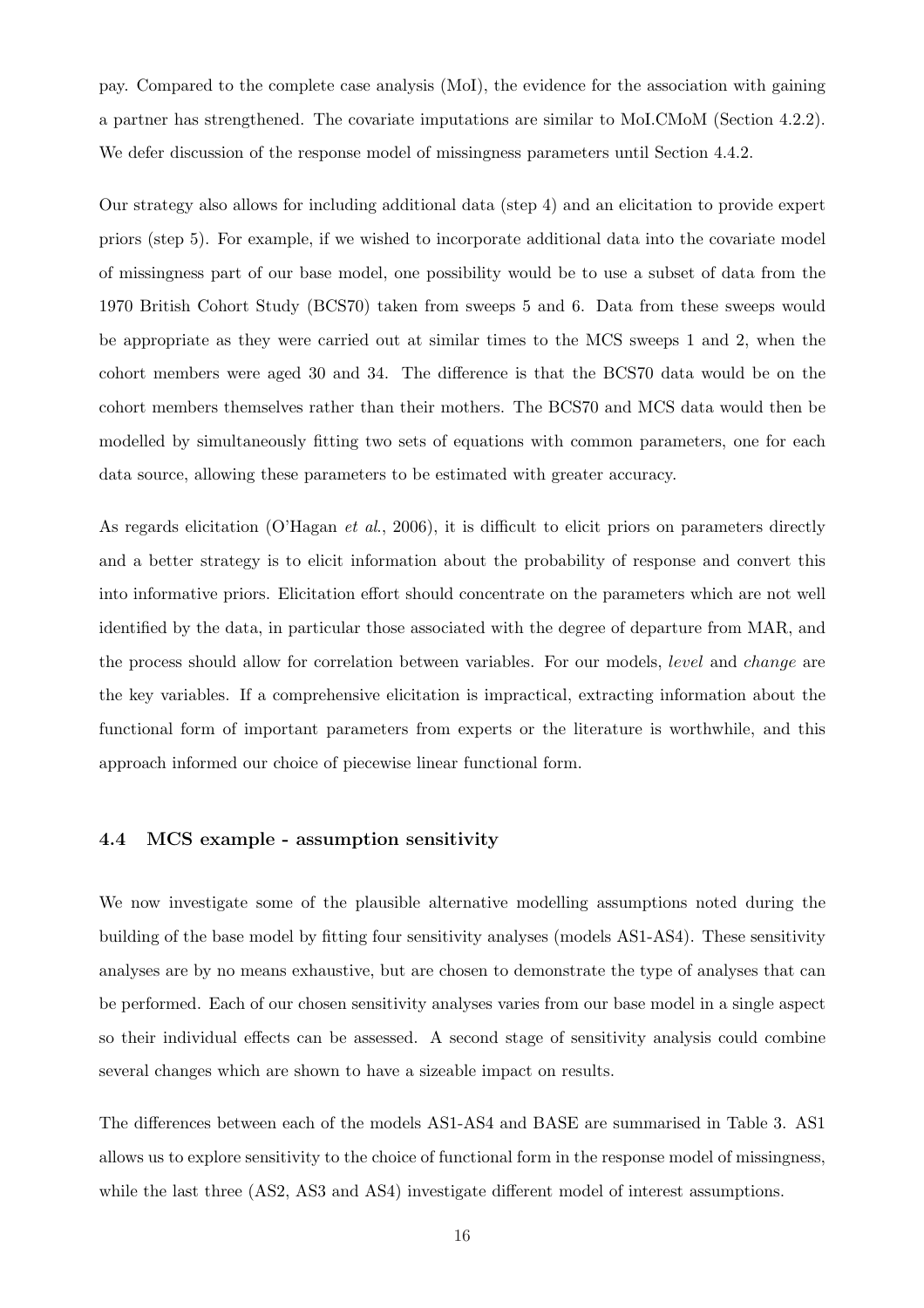Table 3: Summary of the differences of the joint models for the sensitivity analyses (AS1- AS4) from the base model (BASE)

| model | difference from $BASE^a$                                                                       |
|-------|------------------------------------------------------------------------------------------------|
| AS1   | linear functional form for <i>level</i> and <i>change</i> in the response model of missingness |
| AS2   | Normal error distribution for the model of interest                                            |
| AS3   | additional covariates $age^2$ and $age \times edu^b$ for the model of interest                 |
| AS4   | cube root transform of response for the model of interest                                      |

All models run with 2 chains for 100,000 iterations of which 50,000 are burn-in and a thinning rate of 5. <sup>a</sup> The key features of BASE are: model of interest - covariates  $\{age, reg, edu \text{ or } sing\}$ , a log transform of the response and a t<sub>4</sub> error distribution; response model of missingness - piecewise linear functional form for level and change.

<sup>b</sup> Education Question only.

Parameter estimates are given for these four models in Table 2. Non-negligible differences in the parameter estimates of AS1-AS3 from BASE are highlighted in bold, where for this purpose a non-negligible difference is defined as a percentage difference greater than 10% (and an absolute difference greater than 0.02). The parameters for AS4 are not directly comparable with the other models, because AS4 uses a different transform of the response, so differences are not highlighted.

#### 4.4.1 Robustness of the conclusions to substantive questions

All four sensitivity analyses support the conclusions from BASE that gaining a degree is associated with higher pay, although there is some variation in the strength of support. For the question relating to partnership status, AS1 provides stronger evidence that gaining a partner between sweeps is associated with lower pay than BASE or AS2-AS4.

#### 4.4.2 Robustness of the response model of missingness parameter estimates

For both questions, the estimates of the response model of missingness parameters for BASE suggest that sweep 2 pay is more likely to be missing for individuals who are non-white, but social class and country make little difference. Those with low levels of hourly pay in sweep 1 are more likely to be missing, as are those whose pay changes substantially between sweeps. Adding extra covariates to the model of interest (AS3) and using a cube root transform for the response in the model of interest (AS4) provide a consistent message. However, assuming Normal rather than  $t_4$  errors for the model of interest (AS2) increases the magnitude of the posterior means of the parameters associated with level and change.

It is difficult to compare the response model of missingness parameters for BASE and AS1 directly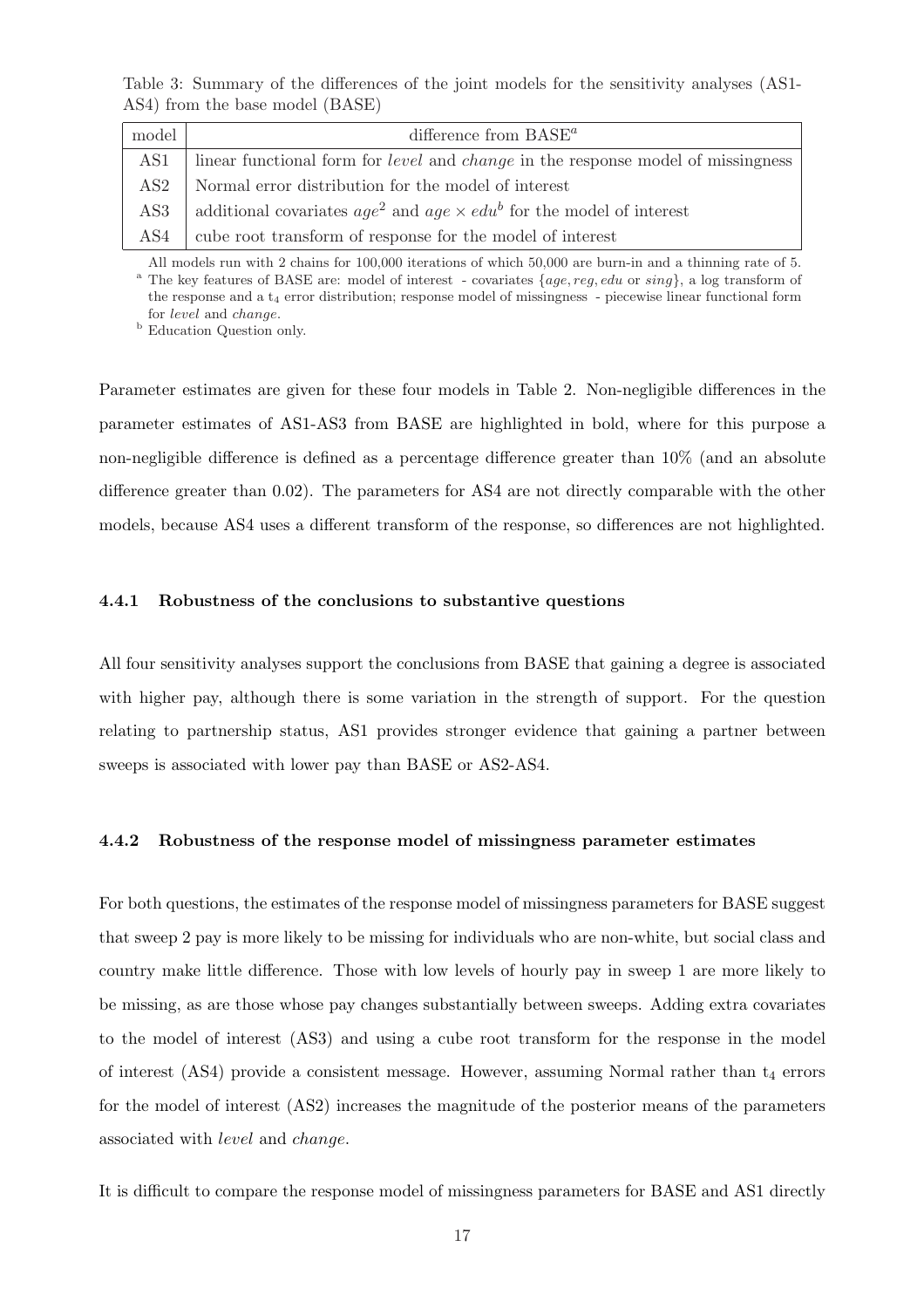because of the change in functional form. However, level, change and eth remain important predictors of missingness. Regardless of functional form, the 95% intervals of the change parameters  $(\delta)$  do not include zero, providing evidence of informative missingness given the model assumptions.

## 4.4.3 Fit of re-issued individuals

In Section 4.1 we described how data that was collected from seven individuals, as a result of reissues, was set to missing. Using data collected from individuals who were originally non-contacts or refusals for checking the fit of our models is attractive as such individuals are likely to be similar to those who have missing data, although we must treat our findings with caution as seven is small. For each individual, a *Bayesian p-value* (Gelman and Meng, 1996) can be calculated in WinBUGS as the proportion of iterations in which a higher value than the observed value was imputed. For both BASE models, these do not suggest any great conflict with the proposed model (p-values range from 0.18 to 0.76 for the Education Question and from 0.13 to 0.82 for the Partner Question). Density plots (not shown) of the posterior predictive distribution of hourly pay for each individual imputed by BASE show that hourly pay is estimated reasonably well for all seven individuals, but the predictions for all the individuals are subject to considerable uncertainty.

We also calculate the mean square error (MSE) of the fit of hourly pay for the seven individuals, and use this as a summary measure of the performance of our models in predicting their sweep 2 hourly pay. Table 4 shows the median and 95% interval MSE of the fit of hourly pay for the seven individuals for our base model, BASE, and the four models run as a sensitivity analysis for both questions. The posterior distribution of this MSE is somewhat skewed, so the median is a better measure than the mean, which is unstable due to outlying values of hourly pay for some individuals. The models with the cube root transform (AS4) and the linear functional form for the response model of missingness (AS1) fit the seven re-issued individuals best, and there are slight improvements over BASE for AS3.

### 4.5 MCS example - parameter sensitivity

The values of  $\delta_1$  and  $\delta_2$  control the degree of departure from MAR missingness. We know that these two parameters are difficult for a model with vague priors to estimate, and lack of convergence sometimes provides clear evidence of this. Verbeke *et al.* (2001) envisage a sensitivity analysis in which the changes in the parameters or functions of interest are studied for different values of  $\delta$ .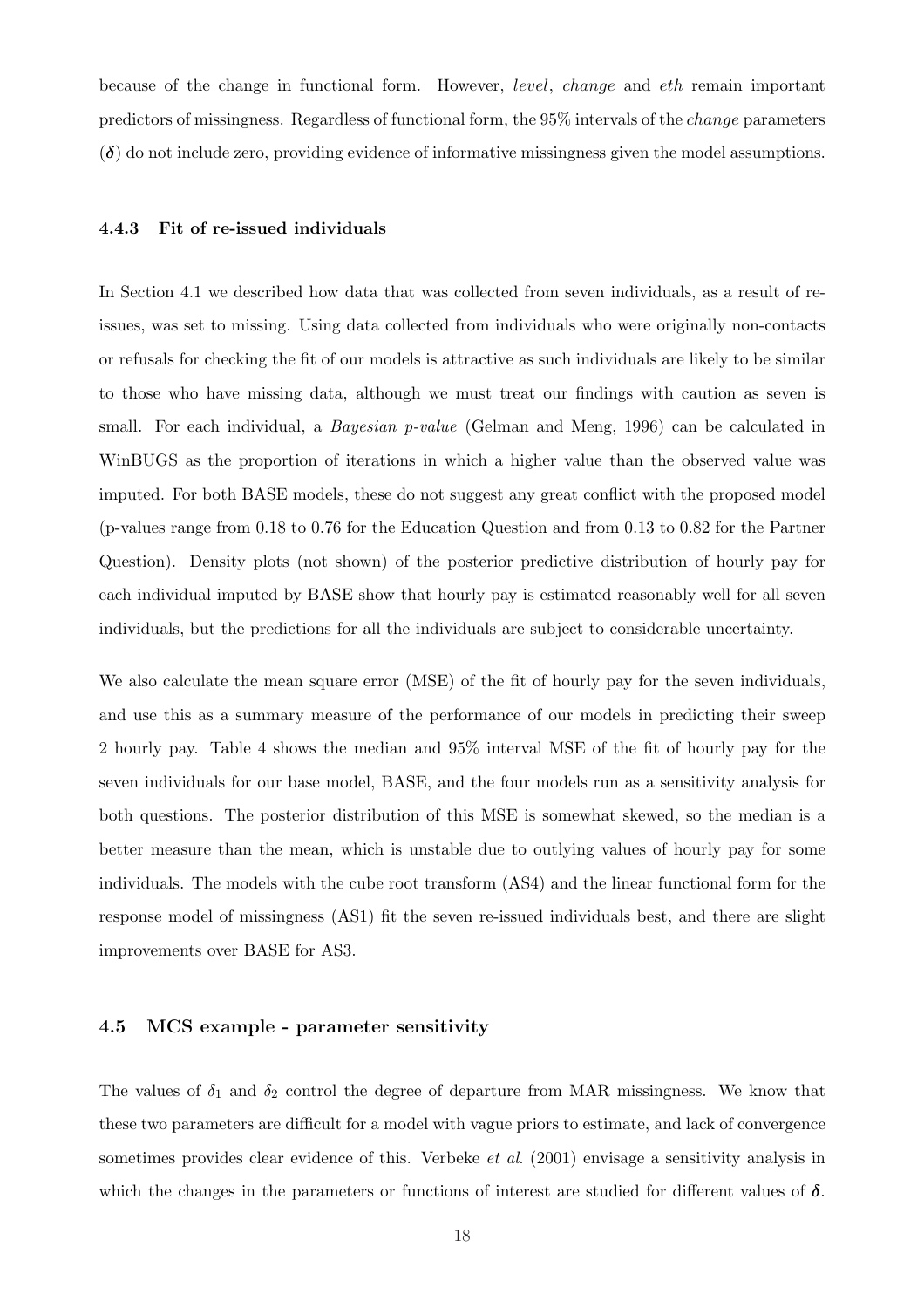|                 |        | Education Question |        | Partner Question |
|-----------------|--------|--------------------|--------|------------------|
|                 | median | 95\% interval      | median | $95\%$ interval  |
| <b>BASE</b>     | 23.6   | (3.6, 386.9)       | 21.4   | (3.6, 347.8)     |
| AS1             | 10.6   | (3.1, 40.2)        | 9.5    | (3.2, 26.1)      |
| AS <sub>2</sub> | 22.3   | (3.8, 117.5)       | 29.1   | (4.2, 154.1)     |
| AS <sub>3</sub> | 16.8   | (3.0, 340.7)       | 16.4   | (3.1, 296.2)     |
| AS4             | 9.0    | (2.1, 79.8)        | 8.0    | (2.1, 55.2)      |

Table 4: MSE of imputed hourly pay for seven re-issued individuals for models BASE and AS1-AS4

In the same spirit, we also carry out a sensitivity analysis in which a series of models is run with these two parameters fixed. We refer to this group of models as PS (Parameter Sensitivity), and it contains eighty-one variants which are formed by combining nine values of  $\delta_1$  with each of nine values of  $\delta_2$ . We use the same set of values, namely  $\{-1, -0.75, -0.5, -0.25, 0, 0.25, 0.5, 0.75, 1\}$ , for both  $\delta_1$  and  $\delta_2$ , which encompasses the estimated values from BASE and AS1 (see  $\delta_{change}$  values in Table 2). The design includes nine variants in which the functional form of *change* is linear, i.e.  $\delta_1 = \delta_2$ , with the  $\delta_1 = \delta_2 = 0$  variant equivalent to assuming the response is MAR. In contrast to BASE which estimates  $\delta_1$  and  $\delta_2$ , the PS models fix  $\delta_1$  and  $\delta_2$  using point priors. An alternative would be to use strongly informative priors.

Before analysing the results, we consider the interpretation of the  $\delta$  parameters by looking at the probability of an individual responding. The left and centre plots in Figure 2 show the probability of response as the change in hourly pay varies assuming that all the other covariates are fixed (we use level of pay= $\pounds 10$ ; country=England; ethnicity=white and social class=1), for some of the scenarios we have analysed for the Partner Question. (Similar plots can be produced for the Education Question, but are not shown.) We see that for the base case the probability of responding reduces to almost 0 for reductions in hourly pay of more than £10. For the parameter sensitivity analyses with  $\delta$  of 0.5 or -0.5, we also find that the probability of responding can become close to 0 when pay changes by more than  $\pounds 10$  in either direction. However, given their hourly pay levels, we do not expect many of the individuals being modelled to have a change in hourly pay with a magnitude much greater than £5, and this is certainly the case for those with observed change (see right plot in Figure 2). Similar plots for parameter sensitivity analyses with  $\delta$  of 1 or -1 (not shown) reveal a further narrowing of the range of non-zero probabilities of responding.

We now examine the robustness of our conclusions regarding the substantive questions to changes in the  $\delta$  parameters, by analysing PS. The range of results, in terms of the proportional increase in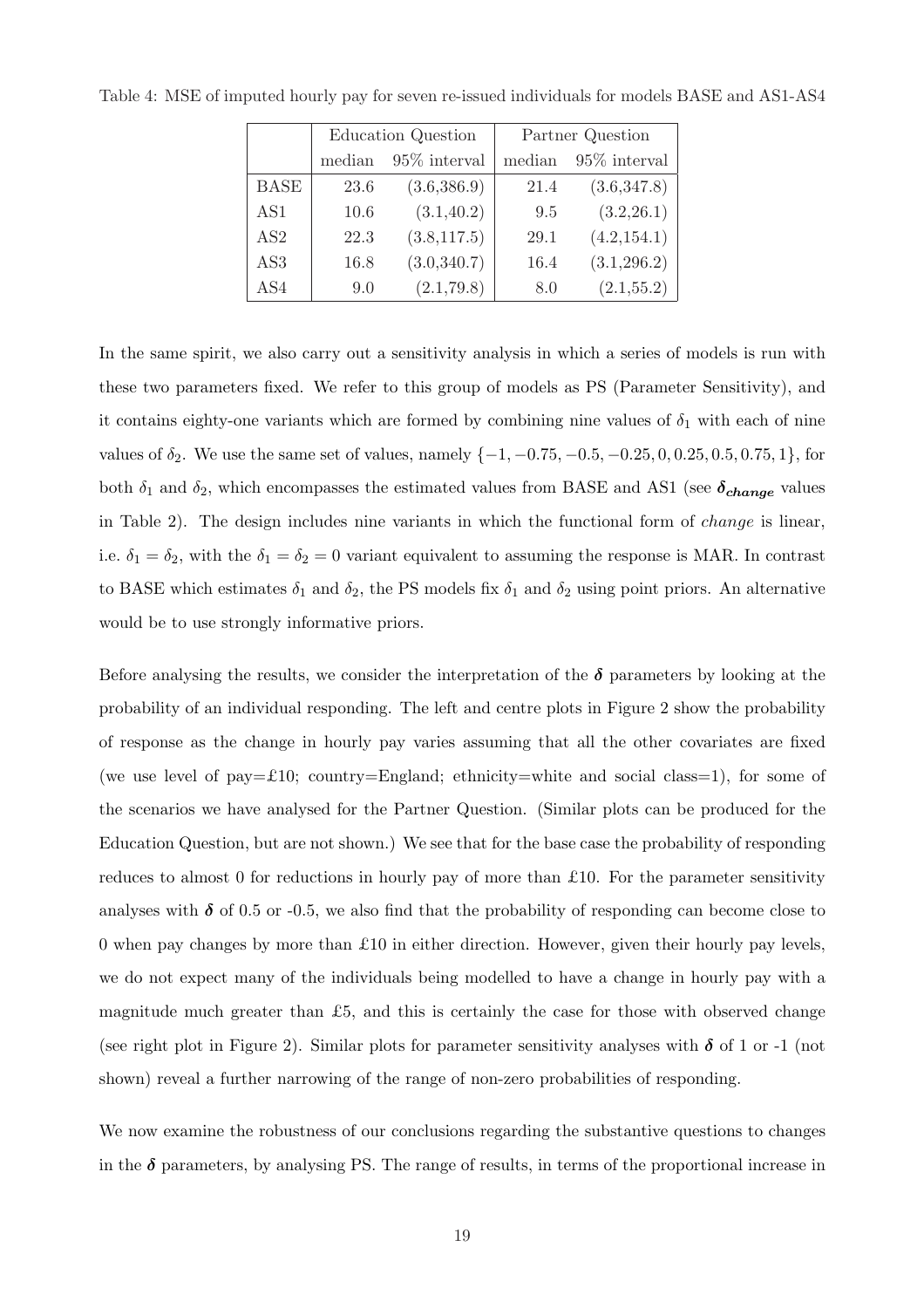Figure 2: Probability of response under different scenarios for the Partner Question and frequency of observing different levels of change in hourly pay



All other covariates fixed: level of pay=£10; country=England; ethnicity=white and social class=1. PS1:  $\delta_1 = \delta_2 = -0.5$ ; PS2:  $\delta_1 = -0.5$ ,  $\delta_2 = 0.5$ ; PS3:  $\delta_1 = 0.5$ ,  $\delta_2 = -0.5$ ; PS4  $\delta_1 = \delta_2 = 0.5$ .

hourly pay associated with having a degree or gaining a partner is shown in Table 5. The effect of gaining a partner between sweeps is most sensitive to the different values of  $\delta$ . If all the PS variants are plausible, then we cannot even be sure about the direction of this effect, as the models suggest a range of conclusions from strong evidence of a positive effect to strong evidence of a negative effect. The results from the MAR analysis lie between the two extremes, close to the base model (BASE). We now look at ways of presenting the PS results in more detail.

Table 5: Proportional increase in pay associated with having a degree or gaining a partner for PS variants compared with base model (BASE)

|         | minimum      | $\min \delta_1^a$ | $\min \delta_2^a$ | maximum max $\delta_1{}^a$ max $\delta_2{}^a$ |      |        | $\text{MAR}^b$ | <b>BASE</b>  |
|---------|--------------|-------------------|-------------------|-----------------------------------------------|------|--------|----------------|--------------|
| degree  | 1.17         | $-1$              |                   | 1.26                                          |      | $-0.5$ | 1.20           | 1.24         |
|         | (1.07, 1.27) |                   |                   | (1.17, 1.35)                                  |      |        | (1.09, 1.28)   | (1.15, 1.34) |
| partner | 0.76         |                   |                   | 1.32                                          | $-1$ | – I    | 0.93           | 0.89         |
|         | (0.70, 0.82) |                   |                   | (1.18, 1.47)                                  |      |        | (0.88, 0.99)   | (0.80, 0.98) |

Table shows the posterior mean, with the 95% interval in brackets.

<sup>a</sup> min  $\delta_1$ , min  $\delta_2$  and max  $\delta_1$ , max  $\delta_2$  are the values of  $\delta_1$  and  $\delta_2$  corresponding to the PS variant with the parameter's lowest and highest posterior mean respectively.

 $\delta_1 = 0$  and  $\delta_2 = 0$  is MAR.

Yun et al. (2007) plot a quantity of interest against a sensitivity parameter, for a set of models in which this sensitivity parameter is fixed to a range of values, and use the resulting sensitivity plot to show the dependence of their conclusions to assumptions about the missingness. We extend this idea to two sensitivity parameters, using trellis graphs to demonstrate the level of robustness of our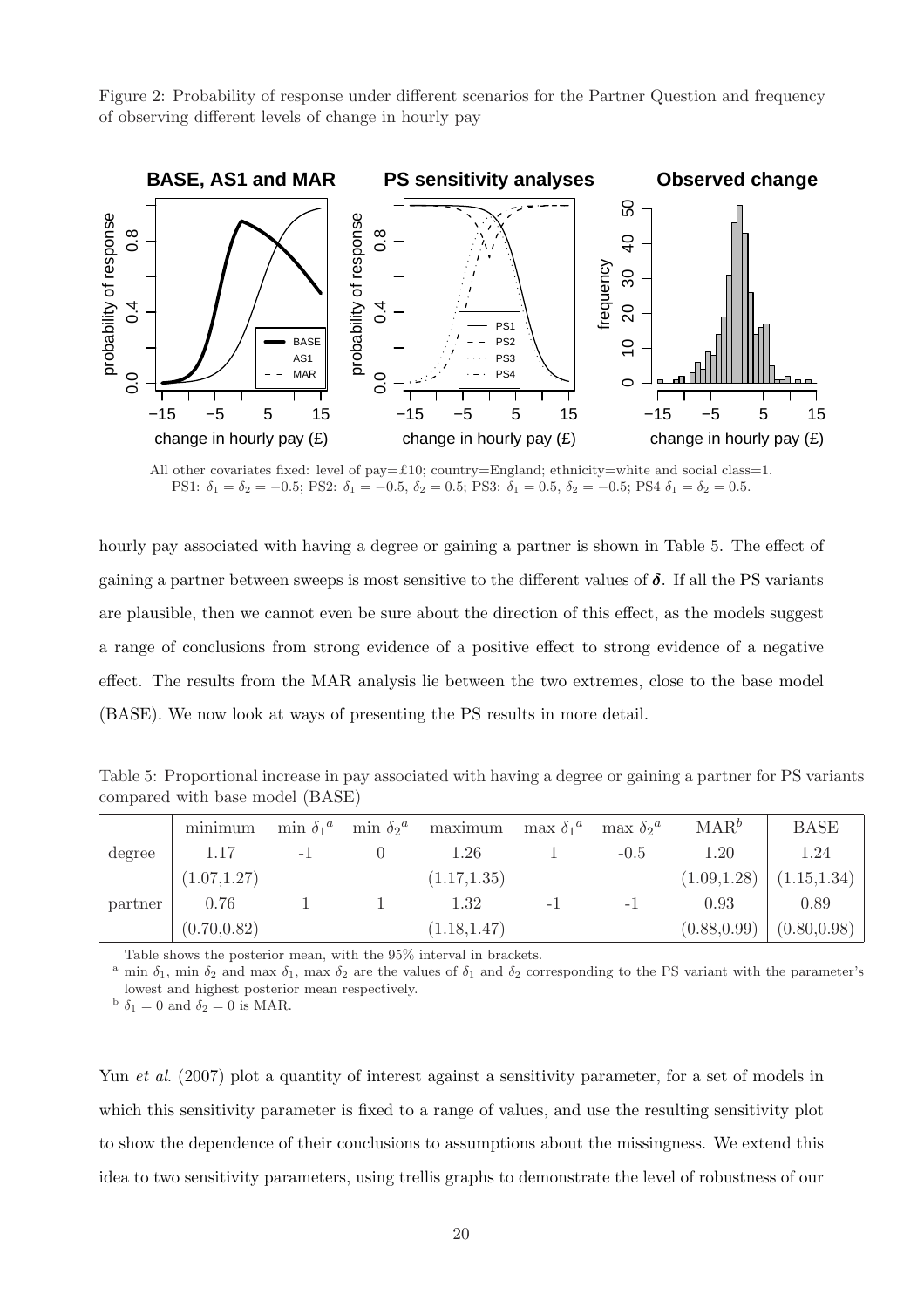quantities of interest to changes in  $\delta_1$  and  $\delta_2$ . Figure 3 shows the posterior mean and 95% interval of the proportional increase in pay associated with having a degree and gaining a partner. Our conclusions regarding the Partner Question are clearly dependent on the  $\delta$  values, but are more robust for the Education Question.

Figure 3: Estimated proportional increase in pay associated with having a degree and gaining a partner versus  $\delta_1$  conditional on  $\delta_2$  from PS variants



For an alternative presentation of the results, we plot the posterior means of the estimated proportional change in hourly pay associated with a particular covariate as a series of contour lines (Figure 4). The points at the  $\delta$  values relating to MAR missingness, our base model (BASE) and the response model of missingness linear functional form sensitivity analysis (AS1) are marked with a circle, triangle and diamond respectively. The closer the contour lines, the greater the variation in the proportional change in pay associated with a selected covariate as  $\delta_1$  and  $\delta_2$  change. So the sparsity of lines in the left plot of Figure 4 indicates the relative robustness of the results relating to gaining a degree. By contrast, the dense contours in the right plot show that the proportional increase of 1.3 in pay associated with gaining a partner when  $\delta_1$  and  $\delta_2$  are at their most nega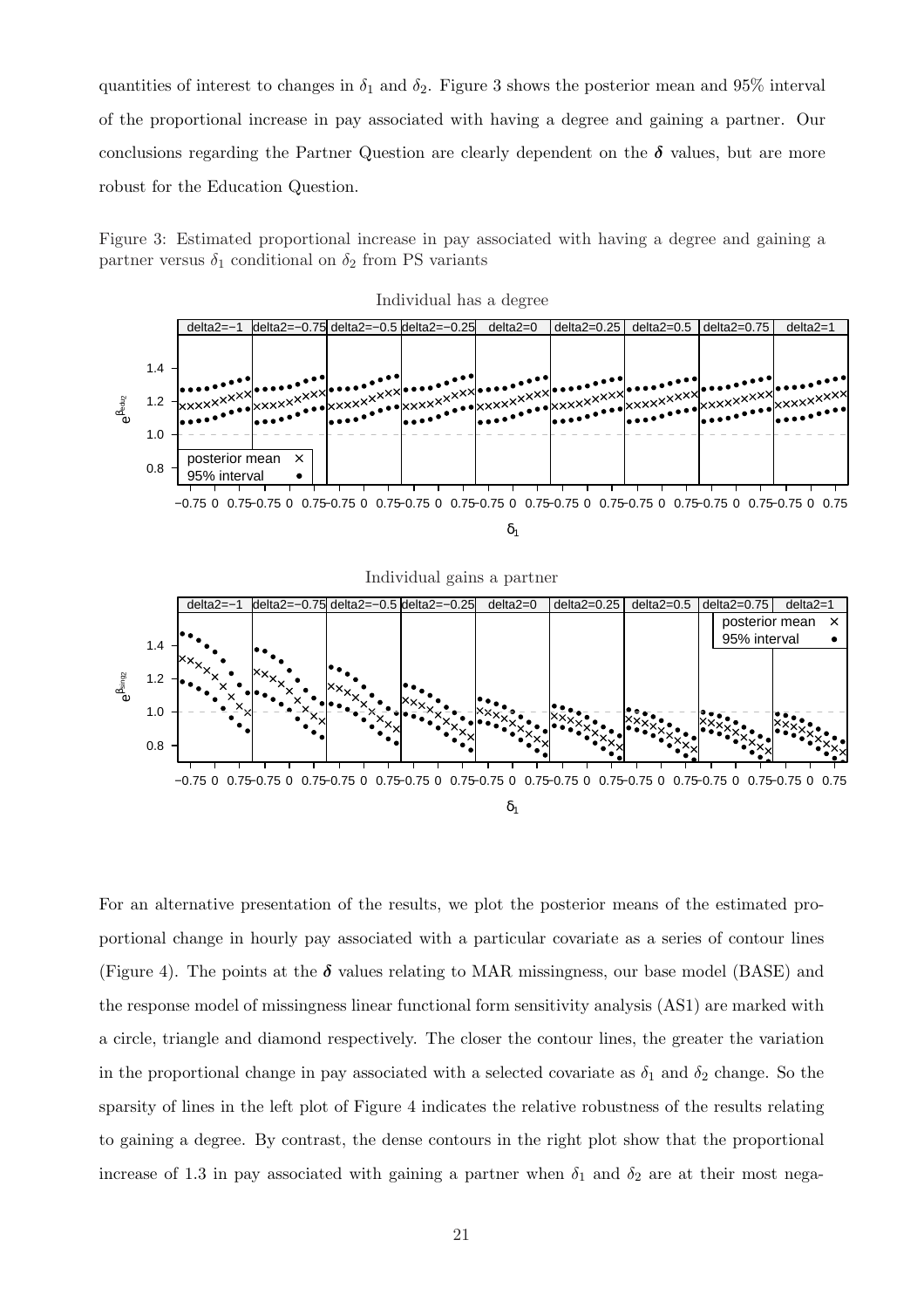tive  $(\delta_1 = \delta_2 = -1)$ , reduces as either  $\delta_1$  or  $\delta_2$  increases, until there is a substantial proportional decrease (0.78) when  $\delta_1$  and  $\delta_2$  are at their most positive ( $\delta_1 = \delta_2 = 1$ ).

Figure 4: Posterior mean of proportional change in pay associated with having a degree and gaining a partner versus  $\delta_1$  and  $\delta_2$  from PS variants



The points at the  $\delta$  values relating to MAR missingness, BASE and the RMoM linear functional form sensitivity analysis (AS1) are marked with a circle, triangle and diamond respectively.

As with the assumption sensitivity analyses, we use the mean square error (MSE) of the fit of hourly pay for the seven re-issued individuals as a measure of model fit. Figure 5, which uses the same format as Figure 4, suggests that a plausible range of values for our quantities of interest should be based on models which fall in the upper right quadrant, i.e. the quadrant with positive  $\delta_1$  and positive  $\delta_2$ .

Figure 5: The mean square error of the fit of hourly pay for the re-issued individuals versus  $\delta_1$  and  $\delta_2$  from PS variants



The points at the  $\delta$  values relating to MAR missingness, BASE and the RMoM linear functional form sensitivity analysis (AS1) are marked with a circle, triangle and diamond respectively.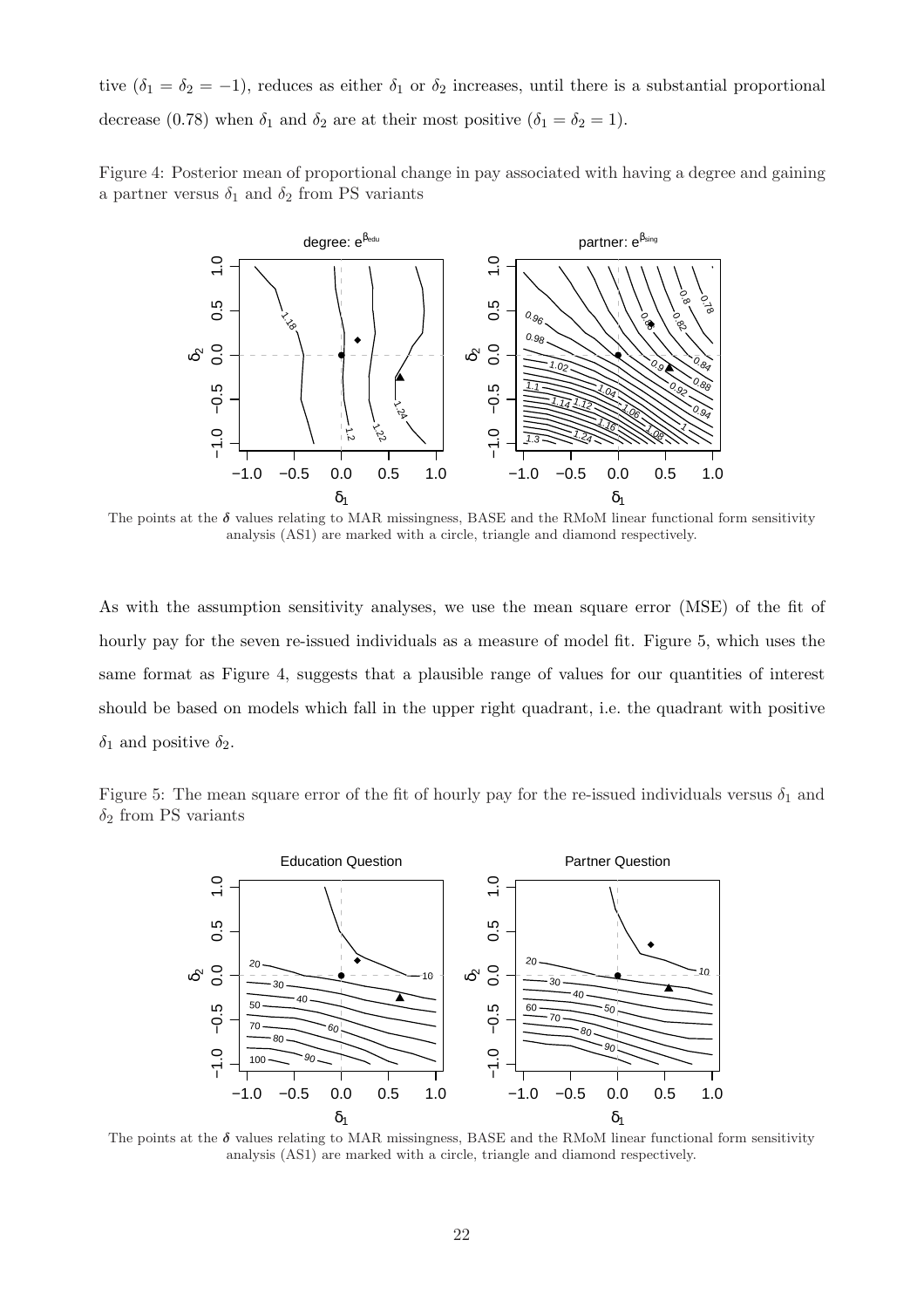Given models with  $\delta$  values outside the -0.5 and 0.5 range over-narrow the range of plausible response probabilities, the information from all these plots suggests that if our conclusions take account of the PS sensitivity analyses with  $\delta_1 = \delta_2 = 0$  (MAR) and  $\delta_1 = \delta_2 = 0.5$ , then we will be adequately reporting the results from the range of plausible PS models.

## 4.6 Reporting conclusions on substantive questions

Our analysis for the Education question clearly suggests that having a degree is associated with higher pay, but there is some uncertainty about the level of this association. If the results had been robust, we could simply report the base case analysis and state that the conclusions are robust to a sensitivity analysis, giving an indication of what this involved. However, given the uncertainty, we report a range of results covering the region of high plausibility which we have identified, comprising the base case, four assumption sensitivity analyses and the parameter sensitivity analyses MAR and  $\delta_1 = \delta_2 = 0.5$ . To report these in an interpretable manner which enables direct comparison across all the models, we present a graph (left plot in Figure 6) showing the change in hourly pay for an individual with a degree against their hourly pay if they do not have a degree (all other characteristics remain unchanged). We find that most of the sensitivity analyses suggest lower increases from gaining a degree than the base case. The interquartile range for hourly pay in sweep 1 in our dataset is  $(E5, E10)$ , with just 2 individuals earing over £25. Our analysis suggests that for an individual earning £10 an hour, gaining a degree would make a difference of between £1.78  $(£0.87, £2.76)(AS3)$  and £2.59  $(£1.62, £3.67)(AS2)$  an hour (based on the posterior means, with 95% credible intervals shown in brackets).

In addition to plotting the black lines based on the posterior means of the parameters associated with gaining a degree, we have added grey lines calculated using the 2.5 and 97.5 percentiles of the posterior distribution for the base case to indicate the uncertainty within a particular model. At £10, this suggests an increase between £1.52 and £3.40 is plausible. These 95% interval lines encompass the point estimates for all the scenarios except that using a cube root transform (AS4), where the curved profile suggests that there is less of a gain for those who already have high pay.

We also include the results of the complete case analysis (dashed-dot line labelled MoI) for comparison. This line is almost coincident with the AS2 line, and slightly higher than the base case line and all the other sensitivity analyses shown. Interval lines for the complete case analysis (not shown) are close to their base case counterparts. Using MoI, at £10, gaining a degree results in a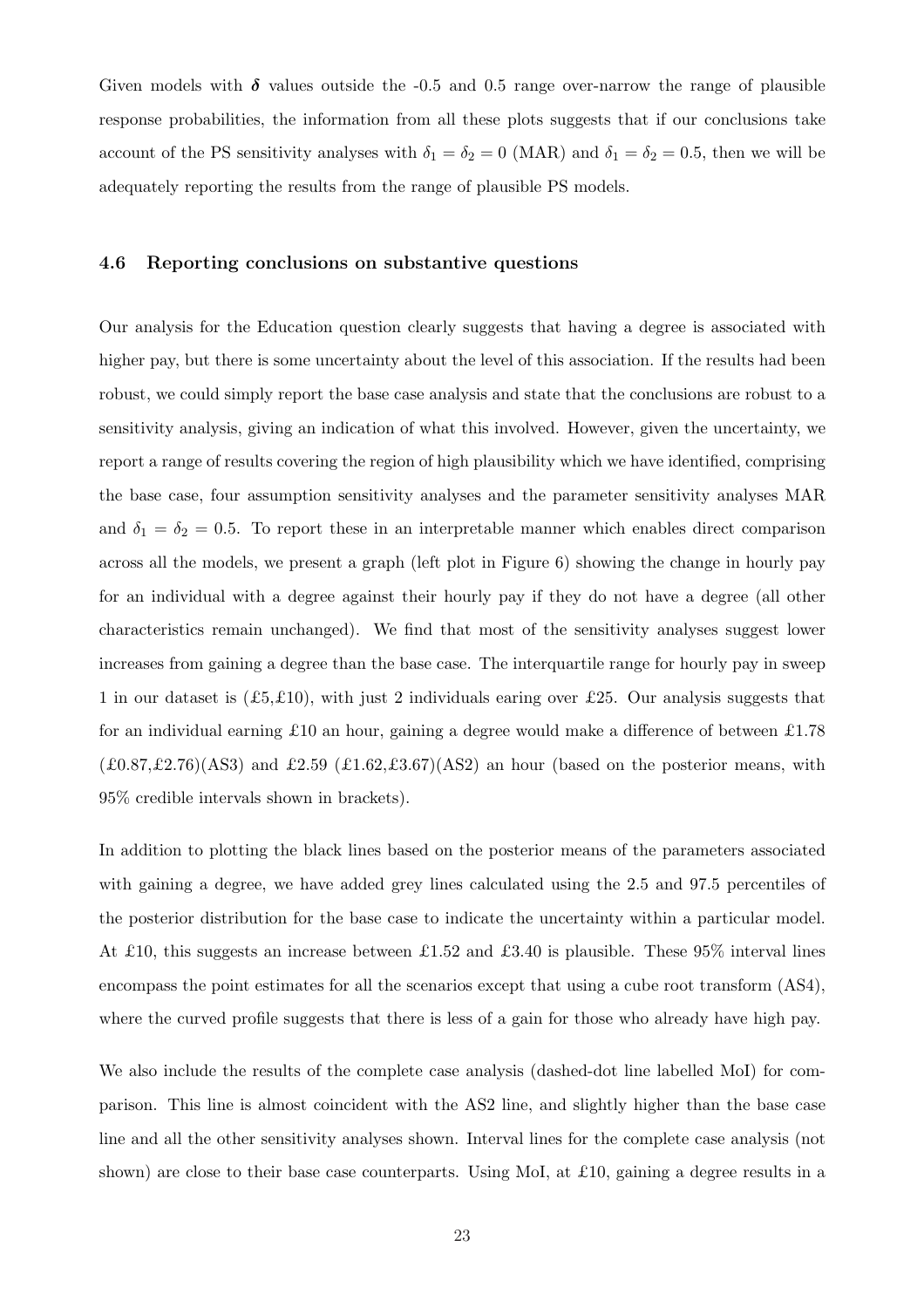

All lines have been calculated using the posterior means of the parameters associated with gaining a degree or acquiring a partner, apart from the BASE 95% credible interval (BASE 95%CI) lines which use the 2.5 and 97.5 percentiles of the posterior distribution. Note that for the Education Question the MoI and AS2 lines are almost coincident.

£2.57 (£1.61,£3.60) increase in pay.

Similarly, we report our conclusions for the Partner Question using the right plot in Figure 6. This leads us to report that there is weak evidence that gaining a partner is associated with lower pay, and the reduction is likely to be between  $\pounds 0.66$  ( $\pounds 1.32, \pounds 0.03$ )(MAR) and  $\pounds 1.71$  ( $\pounds 2.32, \pounds 1.07$ )(PS) an hour for an individual earning £10 an hour. The MAR 95% interval just includes no change. For this question, in contrast to the Education question, the uncertainty generated by the missing data is greater for the parameter sensitivity analysis than the assumption sensitivity analysis. The complete case analysis (£0.79 (£1.42, £0.11) at £10) is further removed from the base case (£1.11)  $(£1.96, £0.20)$  at £10) and captures less of the uncertainty as the width of the 95% interval is reduced. We also point out that some models run as part of the parameter sensitivity analysis suggest that change in partnership status is associated with an increase in pay, but these models do not fall in the region of high plausibility.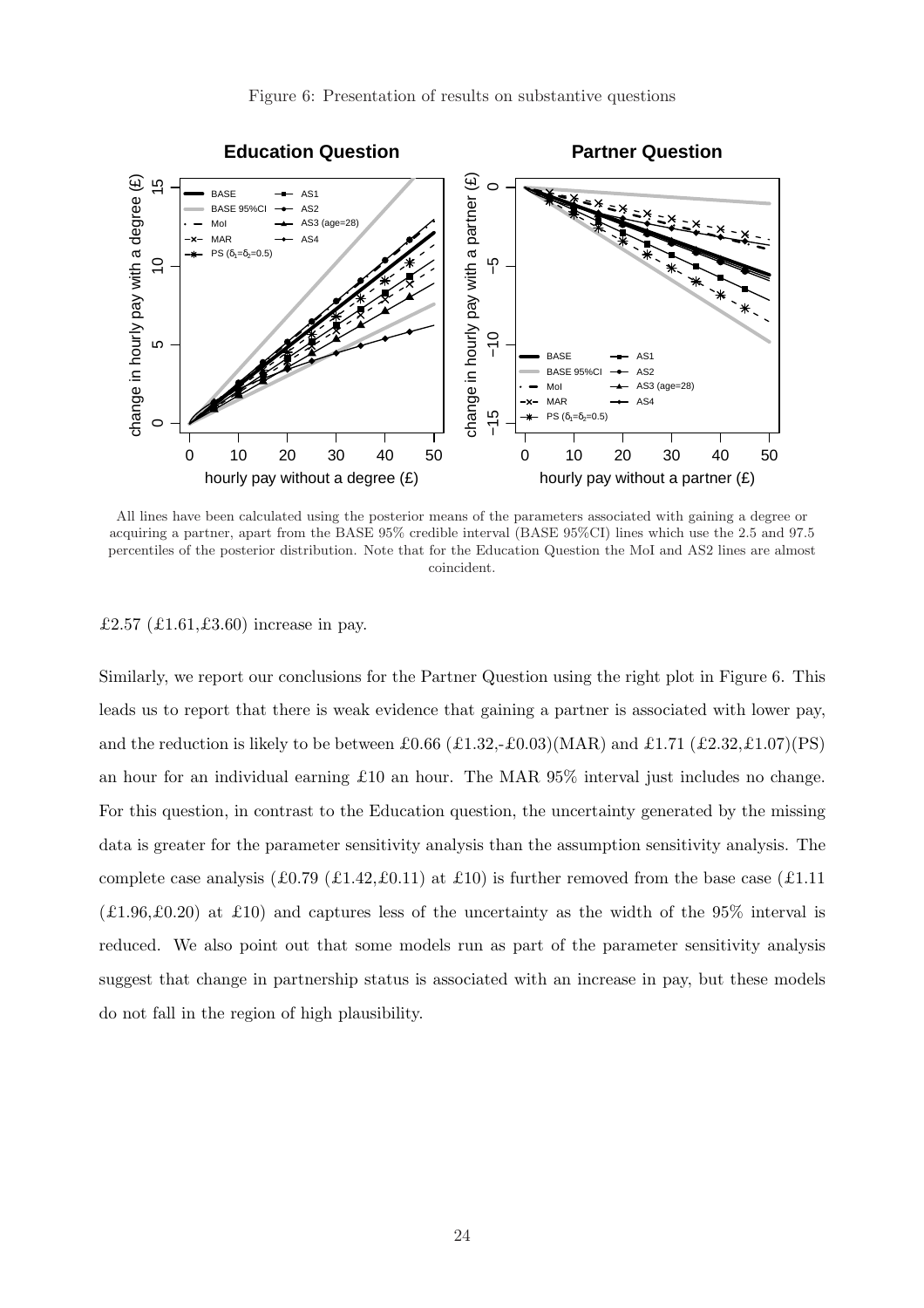# 5 Extensions of modelling strategy

Our proposed strategy assumes that the covariates are MAR, but in principle step 2 can be elaborated to allow MNAR covariates. This raises a number of questions, for example should we use separate missingness indicators for the covariates and the response or should we use an overall missingness indicator for attrition? If we use separate indicators, a new sub-model linked to the existing covariate model of missingness is required. In implementing this we would need a different indicator for each covariate pattern of missingness. Alternatively, if we use an overall missingness indicator for attrition, we then also require a method for dealing with any item missingness that occurs in the response or covariates. Although in theory a model allowing MNAR covariates could be designed, it may currently be computationally prohibitive in WinBUGS. Conversely, if we have reason to suspect that the responses are not generated by an informative missingness process, then the strategy can be simplified by omitting step 3 and restricting the sensitivity analysis to varying the assumptions.

In Section 2 we discussed the different types of non-response that can occur, but in our applications modelled the missing data as a homogeneous process. However, the non-response in sweep 2 can result from the failure to trace families who have moved, failure to contact families at a known address and refusal of individuals to continue to cooperate. As we know that these three types of non-response have different correlates (Plewis, 2007b; Plewis et al., 2008), there is considerable scope for expanding the sensitivity analysis to re-specify the response model of missingness to specifically allow for these differences. This could be implemented by modelling a missingness indicator with separate categories for each type of non-response using multinomial regression.

In our application, we do not distinguish between missing income resulting from the entire sweep being missing and item non-response. Also, as we are only using two sweeps of data, we cannot distinguish between wave non-response and attrition. Including a further sweep would allow this distinction to be made. Again, extending the response model of missingness using multiple missingness indicators would allow different predictors to be used for item missingness, wave missingness and attrition. Further, we restricted our analysis to individuals with fully observed data in sweep 1, and individuals with sweep 1 missingness could also be incorporated.

There are situations where it may be necessary to adapt this strategy. For example, if the dataset to be modelled is very large, or there are large numbers of covariates with missingness, then running times may be prohibitive or computational issues encountered. In these circumstances, one option is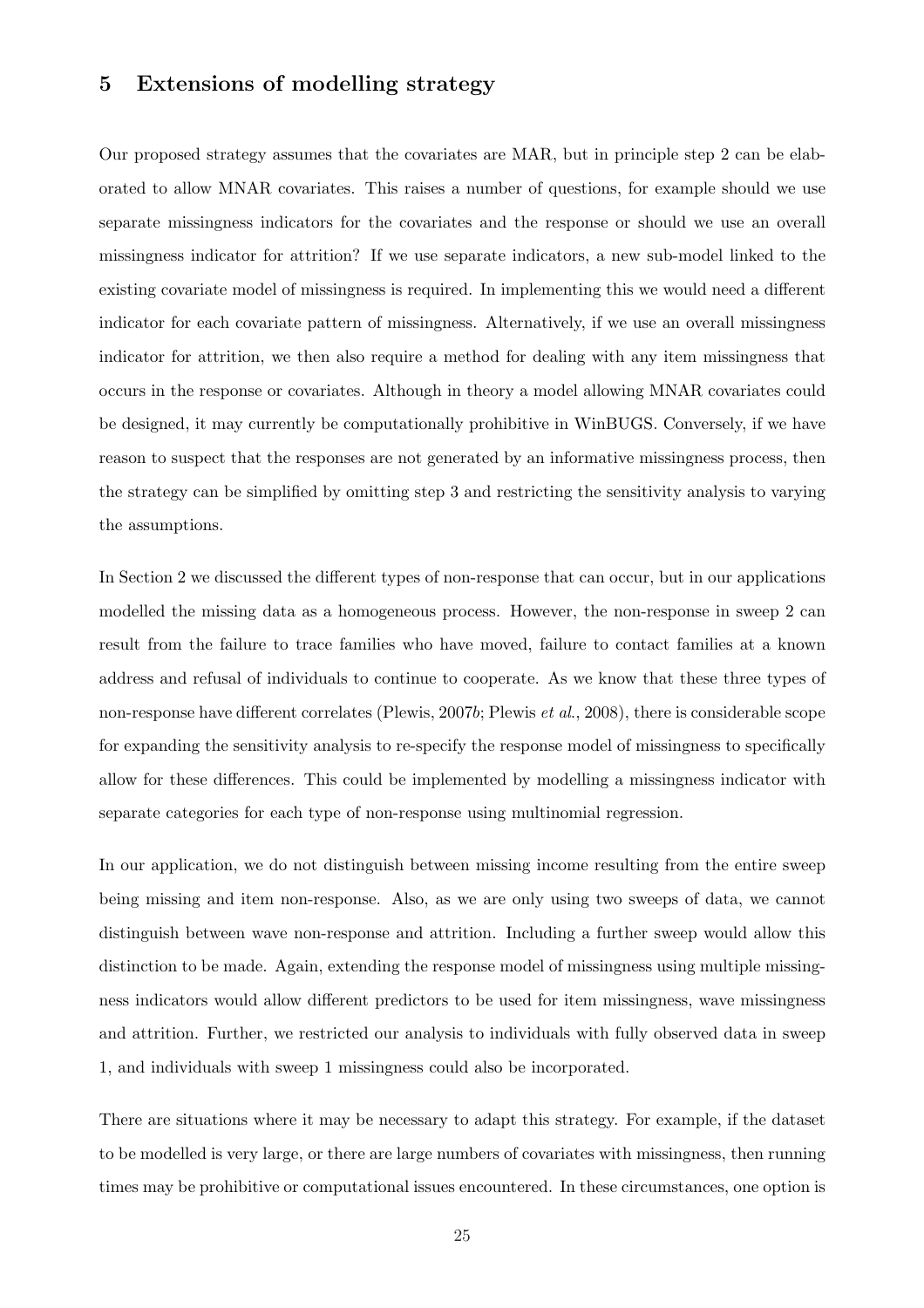to take a two stage approach and impute some or all of the covariates prior to running the other parts of the model. In this case issues surrounding multiple imputation regarding compatibility will apply (Rubin, 1996; Carpenter and Goldstein, 2004), and a combination of Bayesian and non-Bayesian methods are used. It may be possible to identify covariates where using simplistic assumptions to impute their missingness is acceptable (as we have done for age and region here). If not all the covariates are correlated, another option is to split the covariate model of missingness into several smaller sub-models. Although we have implemented our strategy using Bayesian models, there is no reason why the general principles could not be adapted for a non-Bayesian framework.

# 6 Conclusions

Compared to performing a complete case analysis, the implementation of this strategy which enables a 'principled' missing data analysis is time-consuming in terms of the extra work in designing and implementing a base model and number of sensitivity analyses. The computing for the applications in this paper was reasonably rapid, typically 30-40 minutes for each model on a desktop computer with a dual core 2.4GHz processor and 3.5GB of RAM. However, the time taken to implement this more complex analysis is still likely to be a small fraction of the overall time spent collecting, preparing and analysing the data. In return, realistic assumptions about the missingness mechanism can be thoroughly explored and the uncertainty resulting from the missing data properly reflected in the discussion of results.

A complete case analysis leads to broadly similar conclusions to our substantive questions as the full sensitivity analysis, i.e. we would report an increase in pay associated with gaining a degree and a decrease in pay associated with gaining a partner. However, the complete case analysis tends to overestimate the magnitude of the increase for the Education Question and underestimate the decrease for the Partner Question. For the second question, the complete case analysis also fails to fully capture the uncertainty in the estimates. In short, the conclusions about a substantive question will be more soundly based and can be reported with greater confidence if our proposed strategy is followed.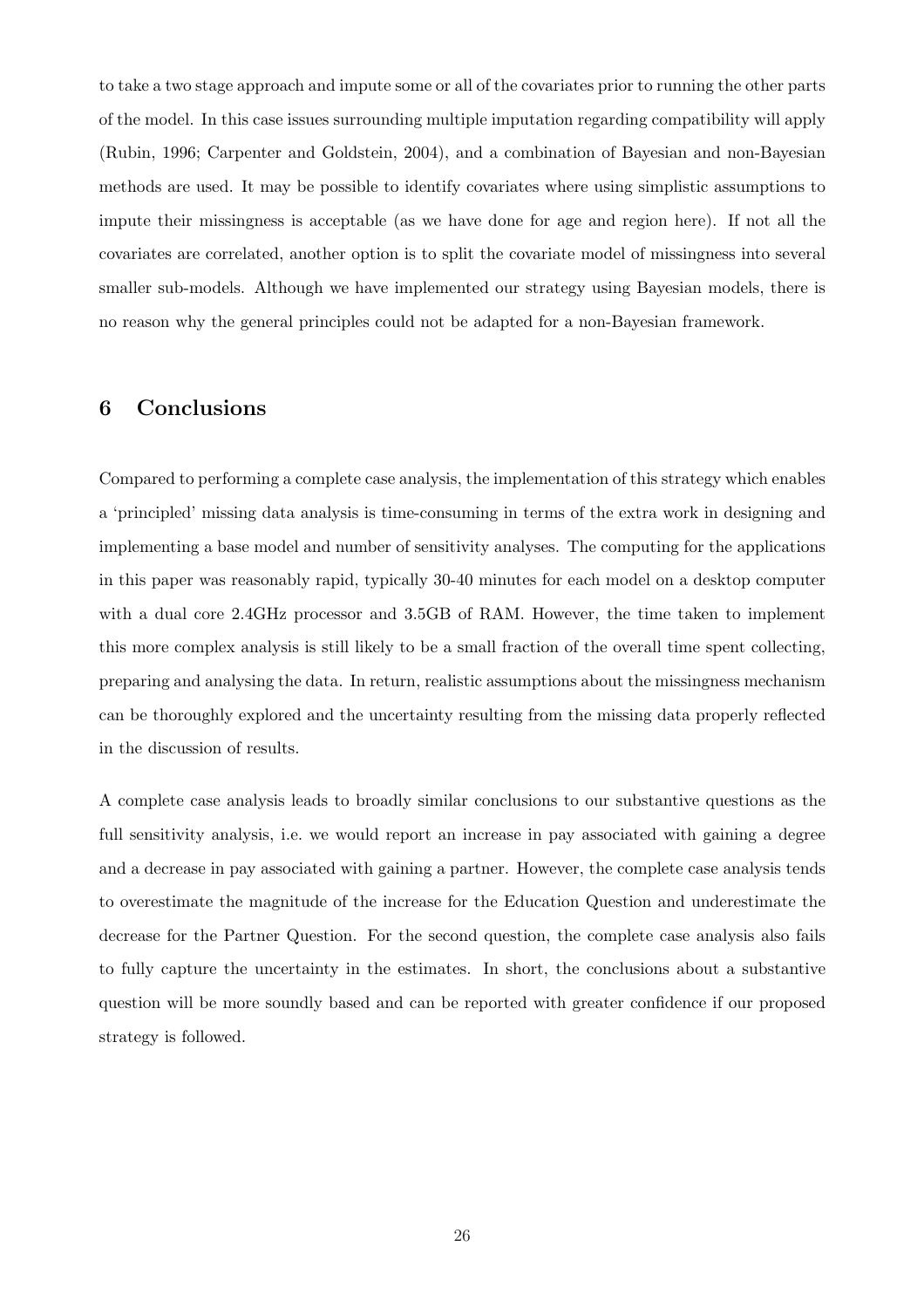# Appendices

This appendix contains the WinBUGS code for running the base model for the Education Question. Function *elicitor.piecewise*, written by Mary Kynn, is used to implement the piecewise linear regression in the response model of missingness, and can be downloaded from the WinBUGS development website (http://www.winbugs-development.org.uk/). Alternatively, extra code could be written in WinBUGS to specify this model.

```
\mu say become and \mu and \mu is the set of \alpha is the set of \alpha
```
was allowed the complete the complete the complete the complete the complete the complete the complete the complete the complete the complete the complete the complete the complete the complete the complete the complete th  $H\cap \mathcal{L}=\{x\in \mathcal{L}: x\in \mathcal{L}: x\in \mathcal{L}: x\in \mathcal{L}: x\in \mathcal{L}: x\in \mathcal{L}: x\in \mathcal{L}: x\in \mathcal{L}: x\in \mathcal{L}: x\in \mathcal{L}: x\in \mathcal{L}: x\in \mathcal{L}: x\in \mathcal{L}: x\in \mathcal{L}: x\in \mathcal{L}: x\in \mathcal{L}: x\in \mathcal{L}: x\in \mathcal{L}: x\in \mathcal{L}: x\in \mathcal{L}: x\in \mathcal{L}: x\in \mathcal{L}: x\in \mathcal{L}: x\$ # Response Model of Missingness: logit(p) regressed on {change, level, ctry, eth, sc}, using piecewise linear functions for  $\frac{1}{2}$  . The contract of the contract of the contract of the contract of the contract of the contract of the contract of the contract of the contract of the contract of the contract of the contract of the contract of t

```
المساهد ومنادر
```

```
\{	
 '-
 -
 %)(  ) -

-
-

             for (t in 1:2) { # 2 sweeps
                   \mathbf{u} b \mathbf{u} b \mathbf{u} c c c c c c c
                   hpay[i,t]~dt(mu[i,t],tau,4)
                   +-
,./0+-
,102
+
+-
,,123+-
,12
+
+-
,,12
+
+-
,,
                   e.hpay[i,t]<-exp(hpay[i,t]) # unlog hpay for response missingness model
                   resid[i,t]<-(hpay[i,t]-mu[i,t])/sigma # calculate residuals
             !
             beta0[i]~dnorm(0,beta0.tau)                                   # individual random effects
             \mathbf{u} , and \mathbf{v} are assumed to the contract of the contract of the contract of the contract of the contract of the contract of the contract of the contract of the contract of the contract of the contract of the co
             payid[i]~dbern(p[i])
             \textsf{logit(p[i]}< <- theta0+theta.eth[eth[i]]+theta.ctry[ctry[i]]+theta.sc[sc[i]]+levelPW[i]+changePW[i]
             - DAME و محموله بـ DAME و بيما بـ الكوملوم منه ما بـ الكومية و بيما بـ الكوما ما منه منه ما بـ O منه ما بـ المراجبا
             \lceil \mathsf{levelPW}[i] \rceil <- elicitor piecewise(e hpay[i,1],3,1,level slope[],level knot[])
             +-
,./2+-
*,/2+-
%,
             changePW[i] <- elicitor piecewise(change[i],3,1,change slope[],change knot[])
      !

-
	 -
-

 / $ * 	
      for (i in 1:Nlevel1.edu) { # loop through edu with level 1 in sweep 1 \,edu.ind[edulevel1.lst[i]]~dbern(q)
      !
      for (i in 1:Nmiss.edu) { # loop through missing covariate edu

+
2+-
,*,./
2-

+
2+-
,,1%
      !
      for (i in 1:Nri) { # loop through re-issues who provided data
             ri.hpay[i]<-exp(hpay[ri.lst[i],2])  # unlog hourly pay
             ri pval[i]<-step(Tpay[i]-ri hpay[i])
             ri MSEcontrib[i]<-pow(Tpay[i]-ri hpay[i],2)

-
2+-
,./+
-
2+-
,*,  	

             ril.pval[i]<-step(log(Tpay[i])-ril.hpay[i])
             ril.MSEcontrib[i]<-pow(log(Tpay[i])-ril.hpay[i],2)
            !
      ri MSE<-sum(ri MSEcontrib[])/Nri
      ril MSE<-sum(ril MSEcontrib[])/Nri
```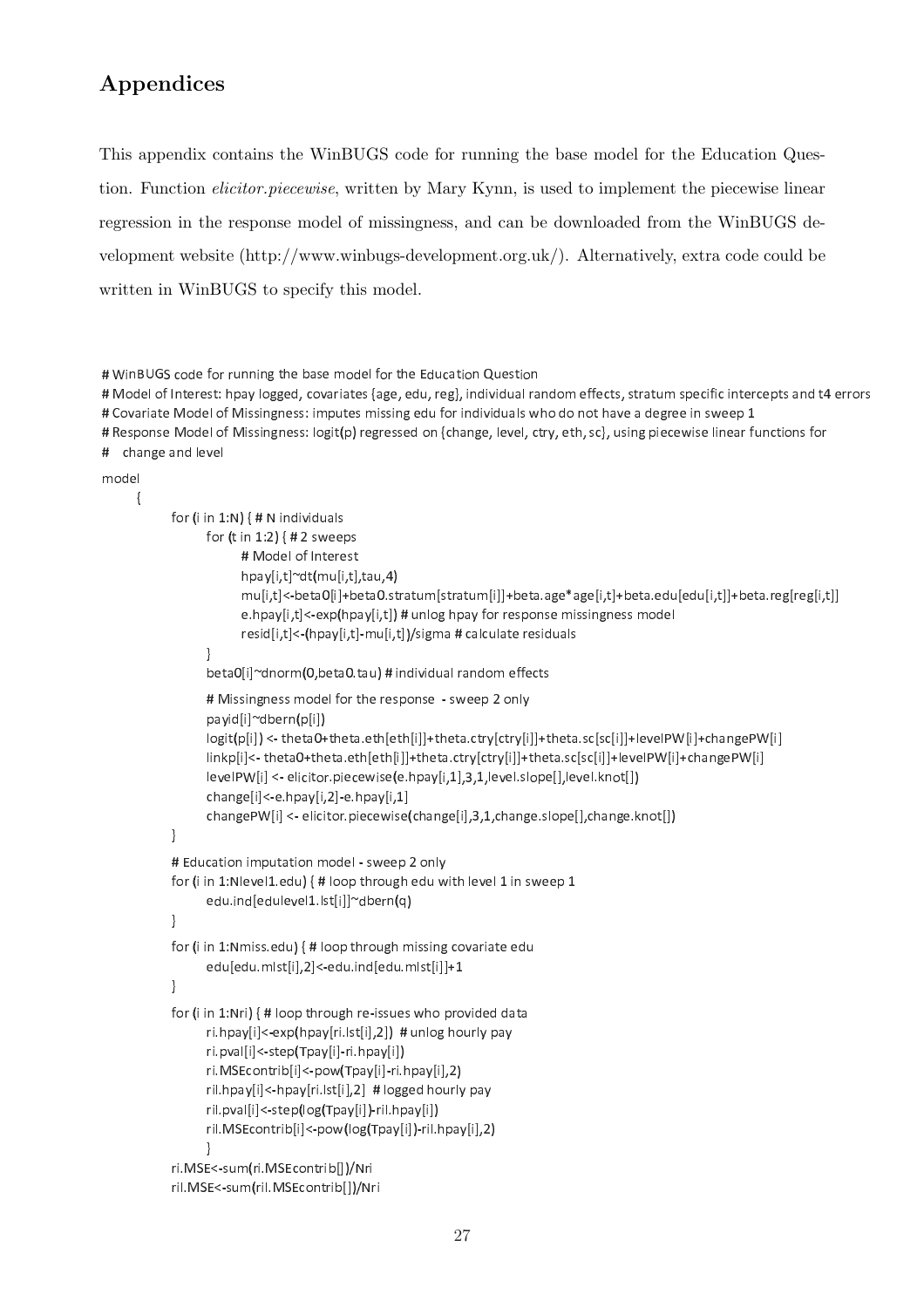```
\cdots . The set of the set of the set of the set of the set of the set of the set of the set of the set of the set of the set of the set of the set of the set of the set of the set of the set of the set of the set of the 
heta0 sigma~dnorm(0.0.00000001)I(0.)
beta0.tau<-1/(beta0.sigma*beta0.sigma)
for (st in 1.9) { beta0 stratum[st]~dnorm(0.0.00000001) } # 9 stratum specifc intercents
heta age~dnorm(0.0.00000001)
\mathbf{r} . If all \mathbf{r} is the set of \mathbf{r} is the set of \mathbf{r}heta edul 21~dnorm (0.0.0000001)
\mathbf{r} . The contract of the contract of the contract of the contract of the contract of the contract of the contract of the contract of the contract of the contract of the contract of the contract of the contract of th
heta reg[2]~dnorm(0.0.00000001)
tau~dgamma(0.001,0.001)
sigma<-sqrt(2 / tau)  # t errors on 4 degrees of freedom
 -
-
 -
 )$ # 	
q ~ dunif(0,1)
 -
-
 -
 -
	#	 	 	
theta0 ~ dlogis(0-1)

	%	
+ !  
level slope[1] \sim dnorm(0.0.00000001) # theta level 1

	%	
+ &!  
level slope[2] \approx dnorm(0.0.00000001) # theta level 2 \,
	%	
+ ,!  
change knot[1] < -100
\frac{1}{2} change slope [1] ^{\circ} dnorm(0.0.0000001) # delta 1
change knot [2] < 0.0\frac{1}{2} change slope [2] ^{\circ} dnorm(0.0.0000001) # delta 2
change knot[3] < 100theta eth[1] < 0theta eth[2] ~ dnorm(0.0.00000001)
theta.sc[1] < 0\frac{1}{2} \int_0^{\pi} \frac{1}{2} \sin(2\pi t) \sin(2\pi t) \sin(2\pi t) \sin(2\pi t) \sin(2\pi t) \sin(2\pi t) \sin(2\pi t) \sin(2\pi t) \sin(2\pi t) \sin(2\pi t) \sin(2\pi t) \sin(2\pi t) \sin(2\pi t) \sin(2\pi t) \sin(2\pi t) \sin(2\pi t) \sin(2\pi t) \sin(2\pi t) \sin(2\pi t) \sin(2\pi t) \sin(2\pi t) \sin(2\pi t) \sin(2\pi t) \sin(2\pi t) \sin(2\pitheta sc[2] ~ dnorm(0.0.00000001)
theta sc[3] ~ dnorm(0,0,0000001)
theta sc[4] ~ dnorm(0,0,00000001)
\mathbf{H} . Talent \mathbf{A}\frac{1}{2} for (c in 2:4) { theta ctry[c]~dnorm(0.0.0000001) }
\mathbf{u}. \mathbf{v} . \mathbf{v} . The set of \mathbf{v}\mu , \mu , \mu , \mu , \mu , \mu , \mu , \mu , \mu , \mu , \mu , \mu , \mu\mathbf{u} \bullet \mathbf{v} = \mathbf{u} \bullet \mathbf{v} , and the set of the set of the set of the set of the set of the set of the set of the set of the set of the set of the set of the set of the set of the set of the set of the set of the set
\mathbf{r} and \mathbf{r} is the set of \mathbf{r}للمن المن المناسبة والمنتجد والعسوم والله
                  for (j in 1:Nmiss.edu) { edu.count[j,i]<-equals(edu[edu.mlst[j],2],i)}
                  edu tablil<-sum(edu count[.i]) \# counts individuals with missing sweep 2 edu only
                  برامزم رواحد في محدود مساحد والمساحد والمرادات الرواحة ومحمومات والكامل المستمل المستمل المحامل والمستقر والملحد والمستحد
        "
```
# References

"

- Albert, J. H. and Chib, S. (1993). Bayesian Analysis of Binary and Polychotomous Response Data. Journal of the American Statistical Association, 88, (422), 669–79.
- Blundell, R., Dearden, L., Goodman, A., and Reed, H. (2000). The Returns to Higher Education in Britain: Evidence from a British Cohort. The Economic Journal, 110, (461), F82–99.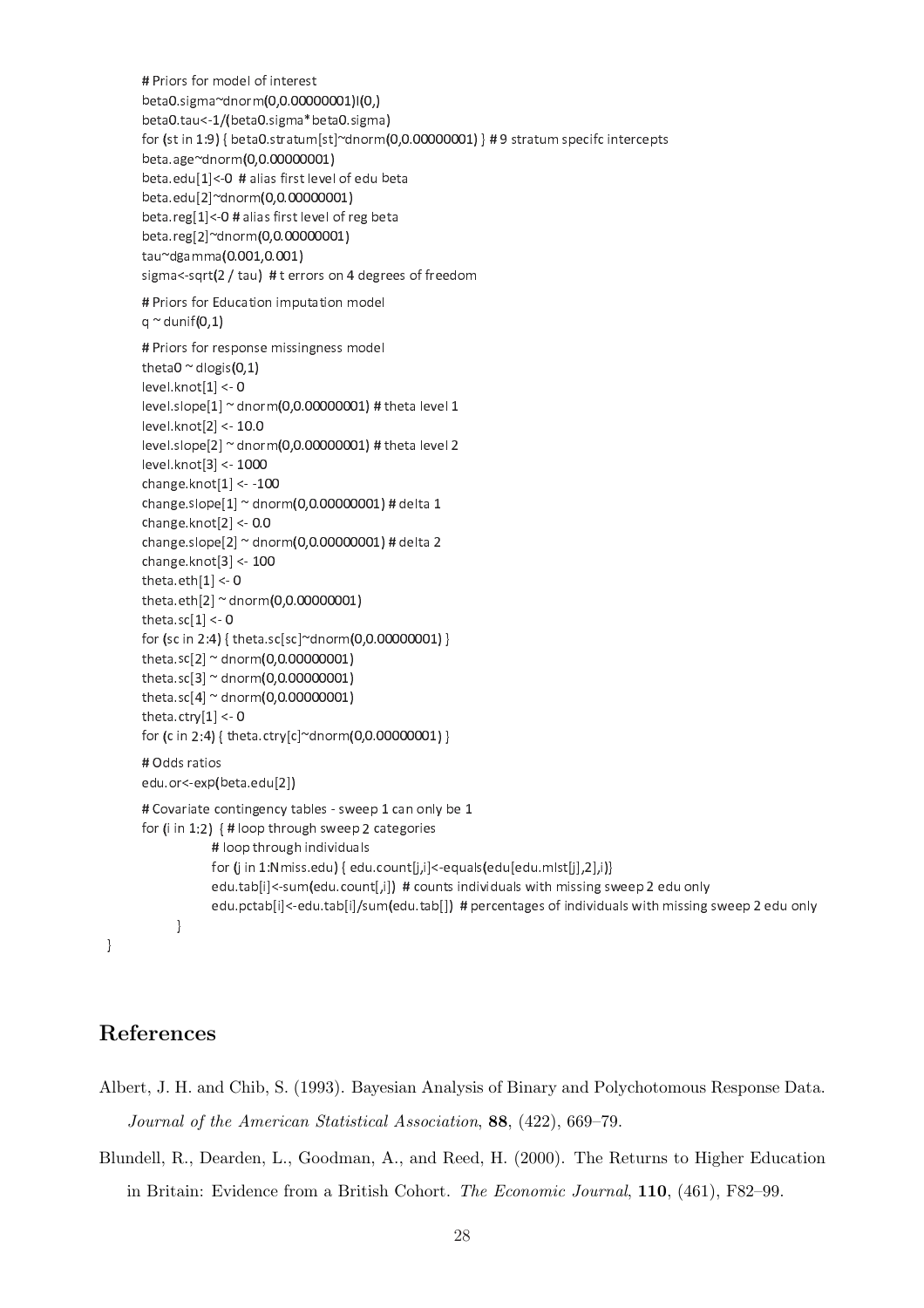- Brooks, S. and Gelman, A. (1998). General Methods for Monitoring Convergence of Iterative Simulations. Journal of Computational and Graphical Statistics, 7, 434–55.
- Calderwood, L., Ketende, S., and MacDonald, J. (2008). Patterns of longitudinal participation in the Millennium Cohort Study. Prepared for the Panel Surveys Workshop in Essex July 2008 and posted on www.iser.essex.ac.uk.
- Carpenter, J. R. and Goldstein, H. (2004). Multiple imputation in MLwiN. Multilevel modelling newsletter,  $16, (2)$ .
- Chib, S. and Greenberg, E. (1998). Analysis of multivariate probit models. Biometrika, 85, (2), 347–61.
- Daniels, M. J. and Hogan, J. W. (2008). *Missing Data In Longitudinal Studies Strategies for* Bayesian Modeling and Sensitivity Analysis. Chapman & Hall.
- Dunson, D. B. (2000). Bayesian Latent Variable Models for Clustered Mixed Outcomes. Journal of the Royal Statistical Society, Series B (Statistical Methodology), 62, (2), 355–66.
- Gelman, A. and Meng, X.-L. (1996). Markov Chain Monte Carlo in Practice, chapter 11: Model checking and model improvement, pp. 189–201. Chapman & Hall, (1st edn).
- Goldstein, H., Carpenter, J., Kenward, M. G., and Levin, K. A. (2008). Multilevel models with multivariate mixed response types. Statistical Modelling. To appear.
- Hawkes, D. and Plewis, I. (2006). Modelling non-response in the National Child Development Study. Journal of the Royal Statistical Society, Series A (Statistics in Society), 169, (3), 479–91.
- Hawkes, D. and Plewis, I. (2008). Missing Income Data in the Millenium Cohort Study: Evidence from the First Two Sweeps. CLS cohort studies, working paper 2008/10, Institute of Education, University of London.
- Ibrahim, J. G., Chen, M.-H., Lipsitz, S. R., and Herring, A. H. (2005). Missing-Data Methods for Generalized Linear Models: A Comparative Review. Journal of the American Statistical Association, 100, (469), 332–46.
- Jenkins, S. P. (2008). Marital splits and income changes over the longer term. ISER working paper 2008-07, Institute for Social and Economic Research, University of Essex.
- Ketende, S. (2008). Millennium Cohort Study: Technical Report on Response. Technical report, 2nd edition, Institute of Education, University of London.
- Little, R. J. A. and Rubin, D. B. (2002). Statistical Analysis with Missing Data, (2nd edn). John Wiley and Sons.
- Mason, A., Best, N., Plewis, I., and Richardson, S. (2010). Insights into the use of Bayesian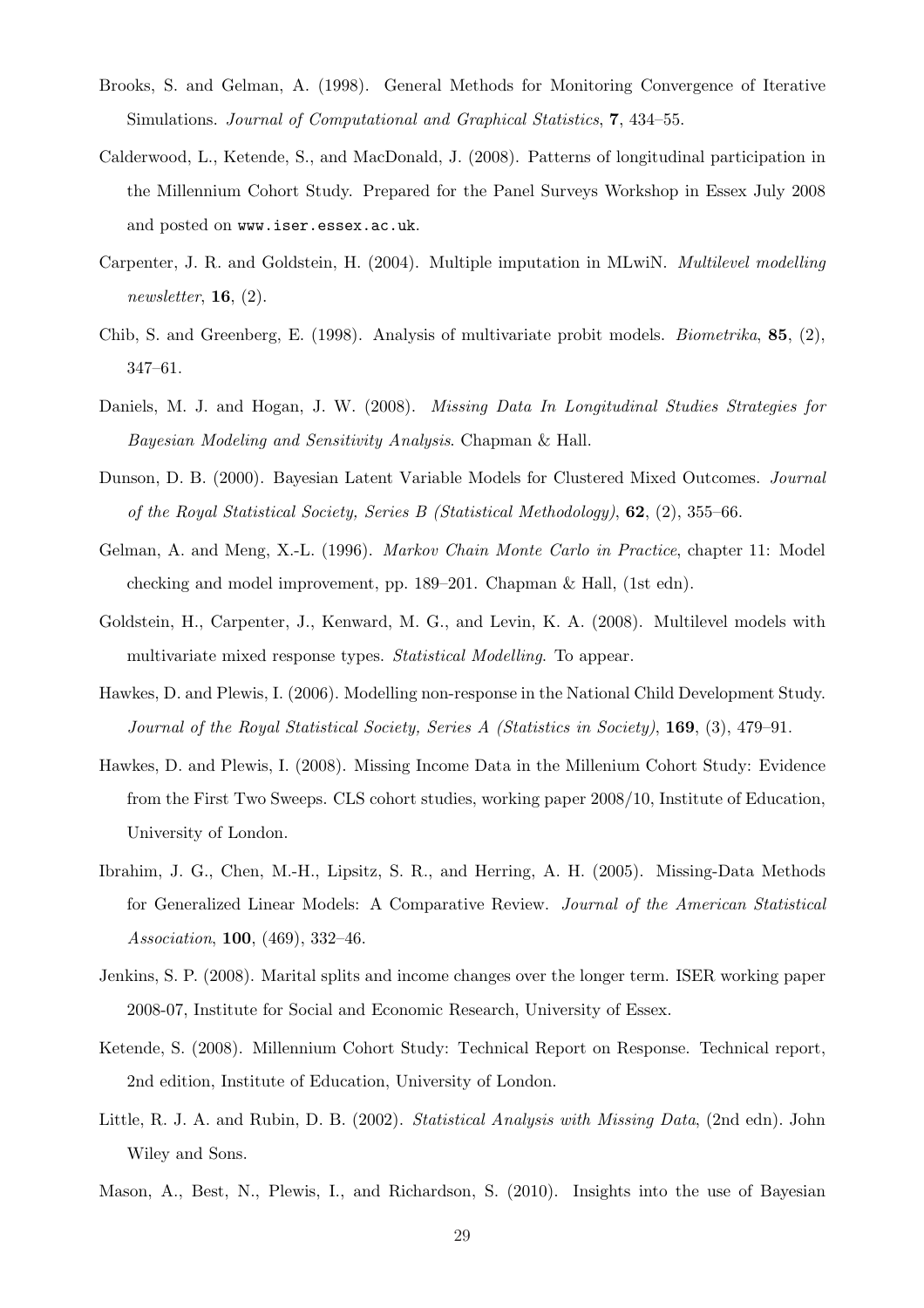models for informative missing data. Technical report, Imperial College London. available at www.bias-project.org.uk.

- Molenberghs, G. and Kenward, M. G. (2007). Missing Data in Clinical Studies, (1st edn). John Wiley and Sons.
- Molitor, N.-T., Best, N., Jackson, C., and Richardson, S. (2009). Using Bayesian graphical models to model biases in observational studies and to combine multiple data sources: Application to low birth-weight and water disinfection by-products. Journal of the Royal Statistical Society, Series A *(Statistics in Society)*. To appear.
- O'Hagan, A., Buck, C. E., Daneshkhah, A., Eiser, J. R., Garthwaite, P. H., Jenkinson, D. J., Jenkinson, D. J., Oakley, J. E., and Rakow, T. (2006). Uncertain Judgements: Eliciting Experts' Probabilities, (1st edn). John Wiley and Sons.
- Plewis, I. (2007a). The Millennium Cohort Study: Technical Report on Sampling. Technical report, 4th edition, Institute of Education, University of London.
- Plewis, I. (2007b). Non-Response in a Birth Cohort Study: The Case of the Millennium Cohort Study. International Journal of Social Research Methodology, 10, (5), 325–34.
- Plewis, I., Ketende, S. C., Joshi, H., and Hughes, G. (2008). The Contribution of Residential Mobility to Sample Loss in a Birth Cohort Study: Evidence from the First Two Waves of the UK Millennium Cohort Study. Journal of Official Statistics, 24, (3), 1–22.
- Rubin, D. B. (1976). Inference and Missing Data. Biometrika,  $63$ ,  $(3)$ ,  $581-92$ .
- Rubin, D. B. (1996). Multiple Imputation After 18+ Years. Journal of the American Statistical Society, 91, (434), 473–89.
- Schafer, J. L. (1997). Analysis of Incomplete Multivariate Data, (1st edn). Chapman & Hall.
- Schafer, J. L. and Graham, J. W. (2002). Missing Data: Our View of the State of the Art. Psychological Methods, 7, (2), 147–77.
- Spiegelhalter, D. J., Thomas, A., Best, N. G., and Lunn, D. (2003). WinBUGS Version 1.4 User Manual. MRC Biostatistics Unit, Cambridge, Available from www.mrc-bsu.cam.ac.uk/bugs.
- Verbeke, G., Molenberghs, G., Thijs, H., Lesaffre, E., and Kenward, M. G. (2001). Sensitivity Analysis for Nonrandom Dropout: A Local Influence Approach. Biometrics, 57, 7–14.
- Yan, T., Curtin, R., and Jans, M. (2010). Trends in Income Nonresponse Over Two Decades. Journal of Official Statistics, **26**, (1), 145–64.
- Yun, S.-C., Lee, Y., and Kenward, M. G. (2007). Using hierarchical likelihood for missing data problems. Biometrika, 94, (4), 905–19.